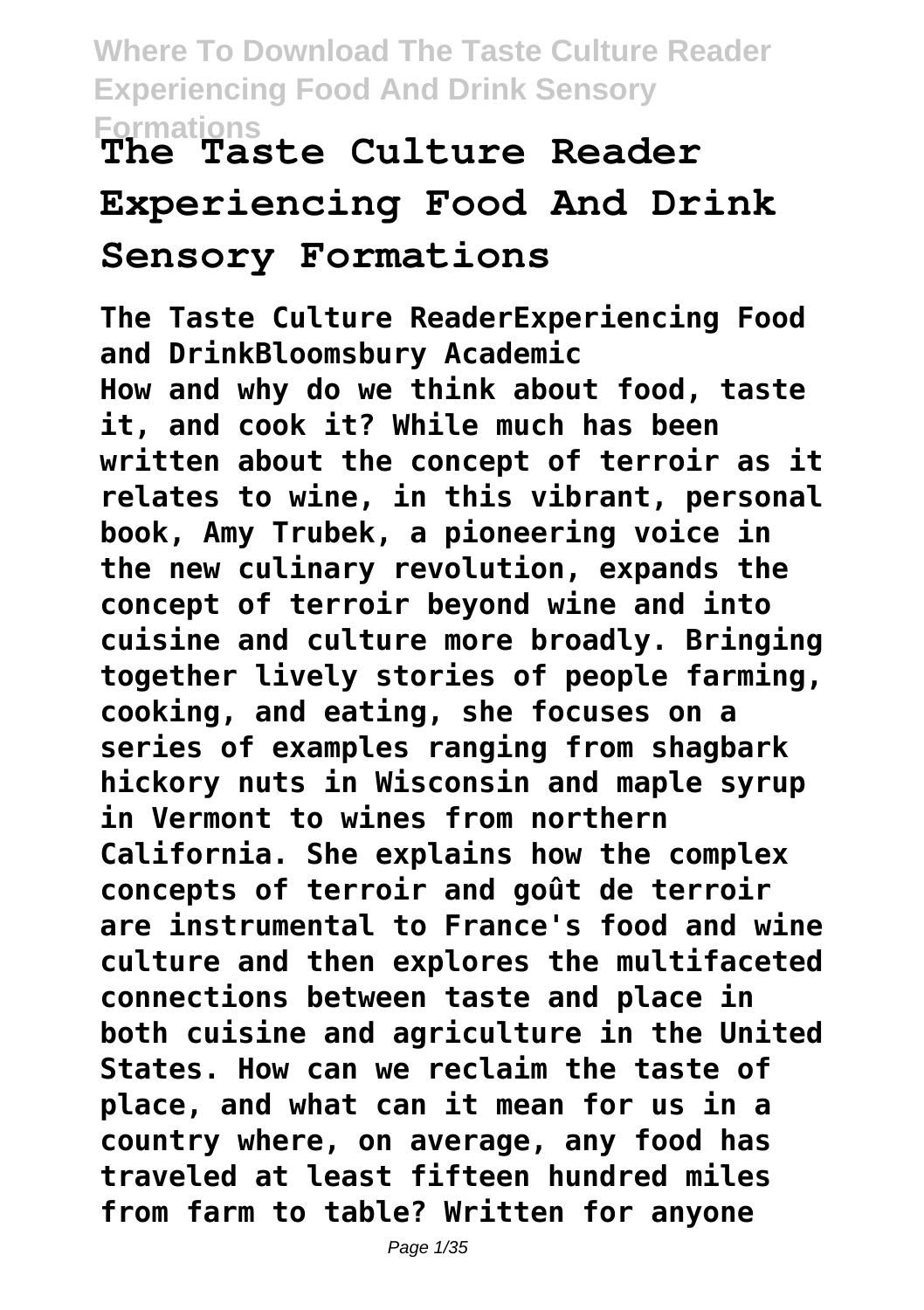**Formations interested in food, this book shows how the taste of place matters now, and how it can mediate between our local desires and our global reality to define and challenge American food practices.**

**The classic book that helped to define and legitimize the field of food and culture studies is now available, with major revisions, in a specially affordable ebook version (978-0-203-07975-1). The third edition includes 40 original essays and reprints of previously published classics under 5 Sections: FOUNDATIONS, HEGEMONY AND DIFFERENCE, CONSUMPTION AND EMBODIMENT, FOOD AND GLOBALIZATION, and CHALLENGING, CONTESTING, AND TRANSFORMING THE FOOD SYSTEM. 17 of the 40 articles included are either, new to this edition, rewritten by their original authors, or edited by Counihan and van Esterik. A bank of test items applicable to each article in the book is available to instructors interested in selecting this edition for course use. Simply send an e.mail to the publisher at companionaccess@informa.com. Although South Asian cookery and gastronomy has transformed contemporary urban foodscape all over the world, social scientists have paid scant attention to this phenomenon. Curried Cultures-a wideranging collection of essays-explores the**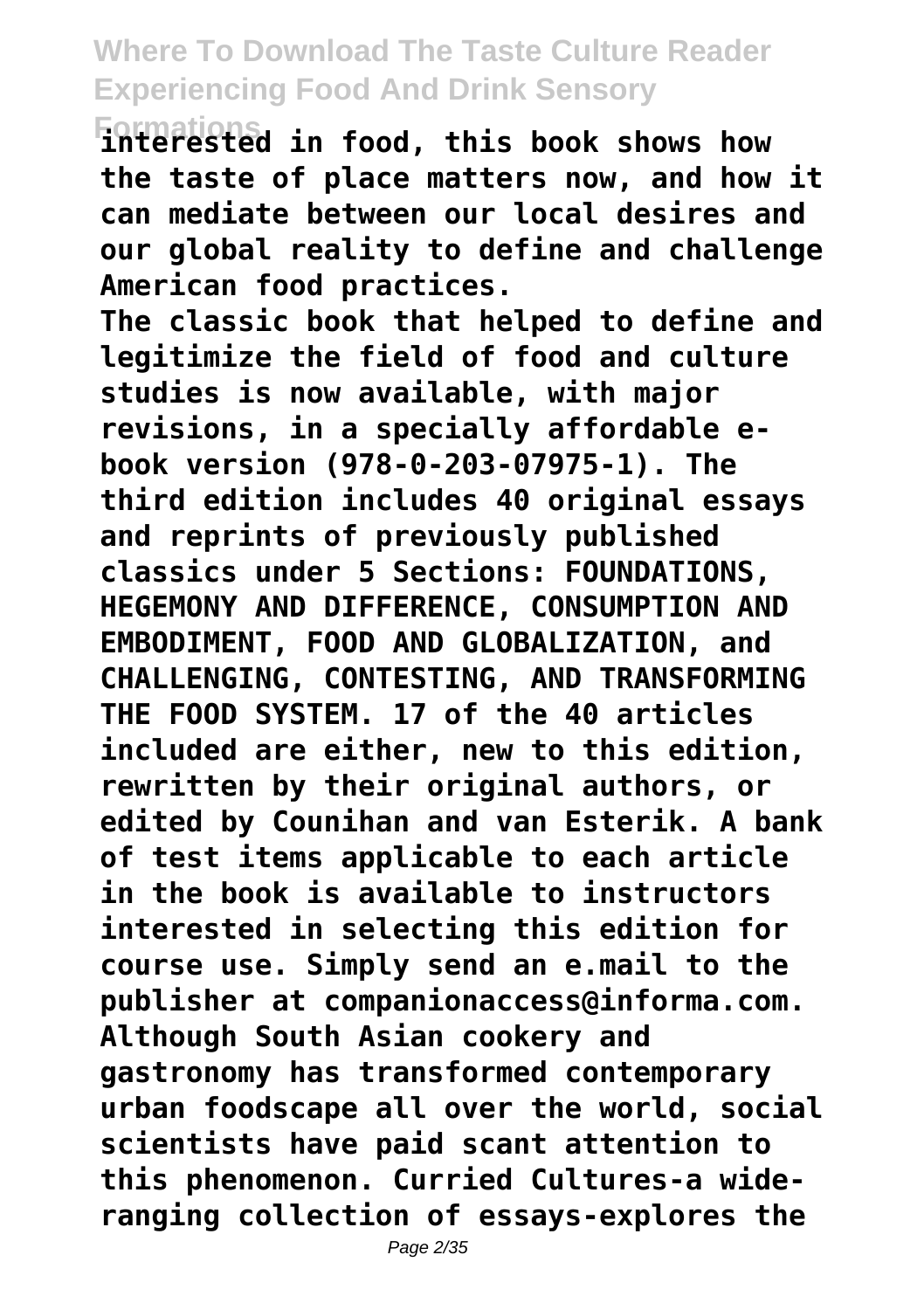**Formations relationship between globalization and South Asia through food, covering the cuisine of the colonial period to the contemporary era, investigating its material and symbolic meanings. Curried Cultures challenges disciplinary boundaries in considering South Asian gastronomy by assuming a proximity to dishes and diets that is often missing when food is a lens to investigate other topics. The book's established scholarly contributors examine food to comment on a range of cultural activities as they argue that the practice of cooking and eating matter as an important way of knowing the world and acting on it.**

**The Richard & Judy Book Club Reader Politics and the Senses in Education Taste and Knowledge in Early Modern England**

**Food and Culture in Contemporary American Fiction**

**Distinction**

### **Experiencing Food and Drink The Spirituality of Wine**

*Pioneering investigation into relationship between physical sense of taste, and taste as a term denoting judgement, in early modern England.*

*Taste, perhaps the most intimate of the five senses, has traditionally been considered beneath the concern of philosophy, too bound to the body, too personal and idiosyncratic. Yet, in addition to providing*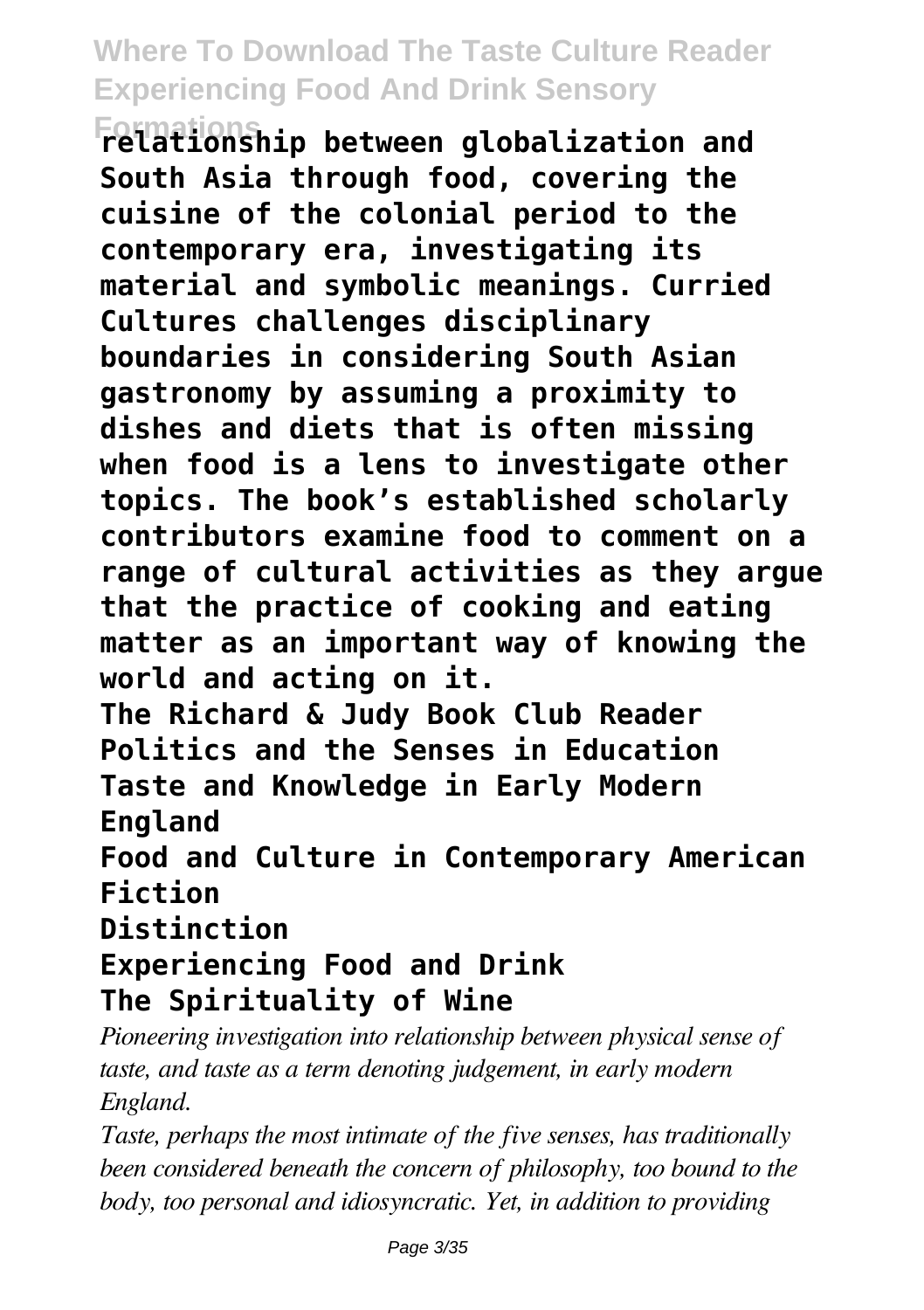**Formations** *physical pleasure, eating and drinking bear symbolic and aesthetic value in human experience, and they continually inspire writers and artists. Carolyn Korsmeyer explains how taste came to occupy so low a place in the hierarchy of senses and why it is deserving of greater philosophical respect and attention. Korsmeyer begins with the Greek thinkers who classified taste as an inferior, bodily sense; she then traces the parallels between notions of aesthetic and gustatory taste that were explored in the formation of modern aesthetic theories. She presents scientific views of how taste actually works and identifies multiple components of taste experiences. Turning to taste's objects—food and drink—she looks at the different meanings they convey in art and literature as well as in ordinary human life and proposes an approach to the aesthetic value of taste that recognizes the representational and expressive roles of food. Korsmeyer's consideration of art encompasses works that employ food in contexts sacred and profane, that seek to whet the appetite and to keep it at bay; her selection of literary vignettes ranges from narratives of macabre devouring to stories of communities forged by shared eating. In January 2004, daytime television presenters Richard Madeley and Judy Finnigan launched their book club and sparked debate about the way people in Britain, from the general reader to publishers to the literati, thought about books and reading. The Richard & Judy Book Club Reader brings together historians of the book, literature scholars, and specialists in media and cultural studies to examine the effect of the club on reading practices and the publishing and promotion of books. Beginning with an analysis of the book club's history and its ongoing development in relation to other reading groups worldwide including Oprah's, the editors consider issues of book marketing and genre. Further chapters explore the effects of the mass-broadcast celebrity book club on society, literature and its marketing, and popular culture. Contributors ask how readers discuss books, judge value and make choices. The collection addresses questions of authorship, authority and canon in texts connected by theme or genre including the postcolonial exotic, disability and representations of the* Page 4/35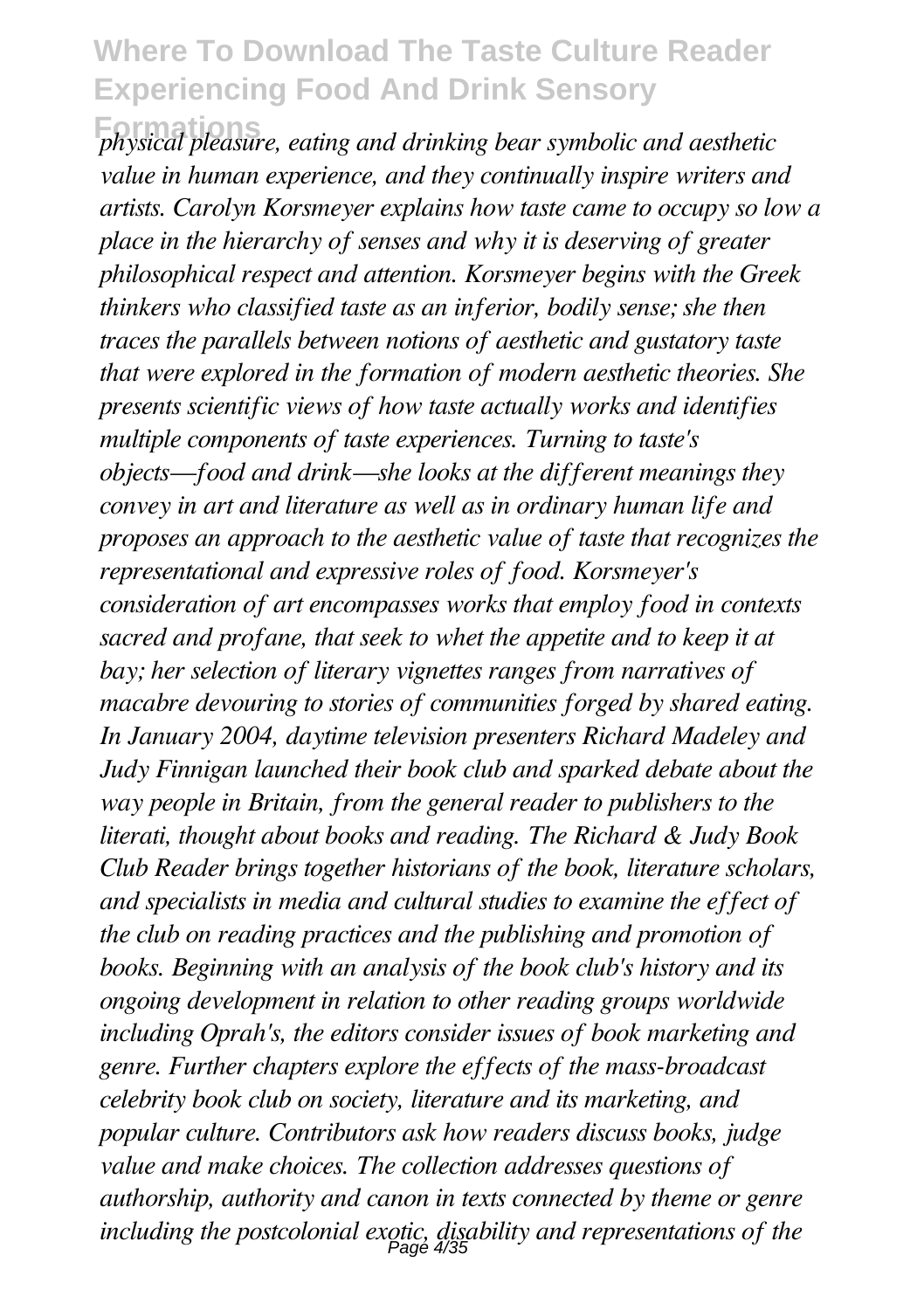$\overline{b}$ *body, food books, and domesticity. In addition, book club author Andrew Smith shares his experiences in a fascinating interview. "This groundbreaking work offers a sensory history of the British in India from the formal imposition of their rule to its end (1857-1947) and the Americans in the Philippines from annexation to independence (1898-1946). A social and cultural history of empire, it analyzes how the senses created mutual impressions of the agents of imperialism and their subjects, and highlights connections between apparently disparate items, including the lived experience of empire, the comments (and complaints) found in memoirs and reports, the appearance of lepers, the sound of bells, the odor of excrement, the feel of cloth against skin, the first taste of meat spiced with cumin or of a mango. Men and women in imperial India and the Philippines had different ideas from the start about what looked, sounded, smelled, felt, and tasted good or bad. Both the British and the Americans saw themselves as the civilizers of what they judged backward societies and believed that a vital part of the civilizing process was to put the senses in the right order of priority and to ensure them against offense or affront. People without manners that respected the senses lacked self-control; they were uncivilized and thus unfit for self-government. Societies that looked shabby, were noisy and smelly, felt wrong, and consumed unwholesome food in unmannerly ways were not prepared to form independent polities and stand on their own. It was the duty of allegedly more sensorily advanced westerners to put the senses right before withdrawing the most obvious manifestations of their power. This study of Indians and Filipinos' ideas of what constituted sensory civilization and the imperial encounter with British and American sense-orders shows the compromises between these nations' sensory regimes"--*

*Seeing, Hearing, Smelling, Tasting, and Touching in History An Anthropological Guide to Food, Second Edition Taste Makers: Seven Immigrant Women Who Revolutionized Food in America My Life Through Food*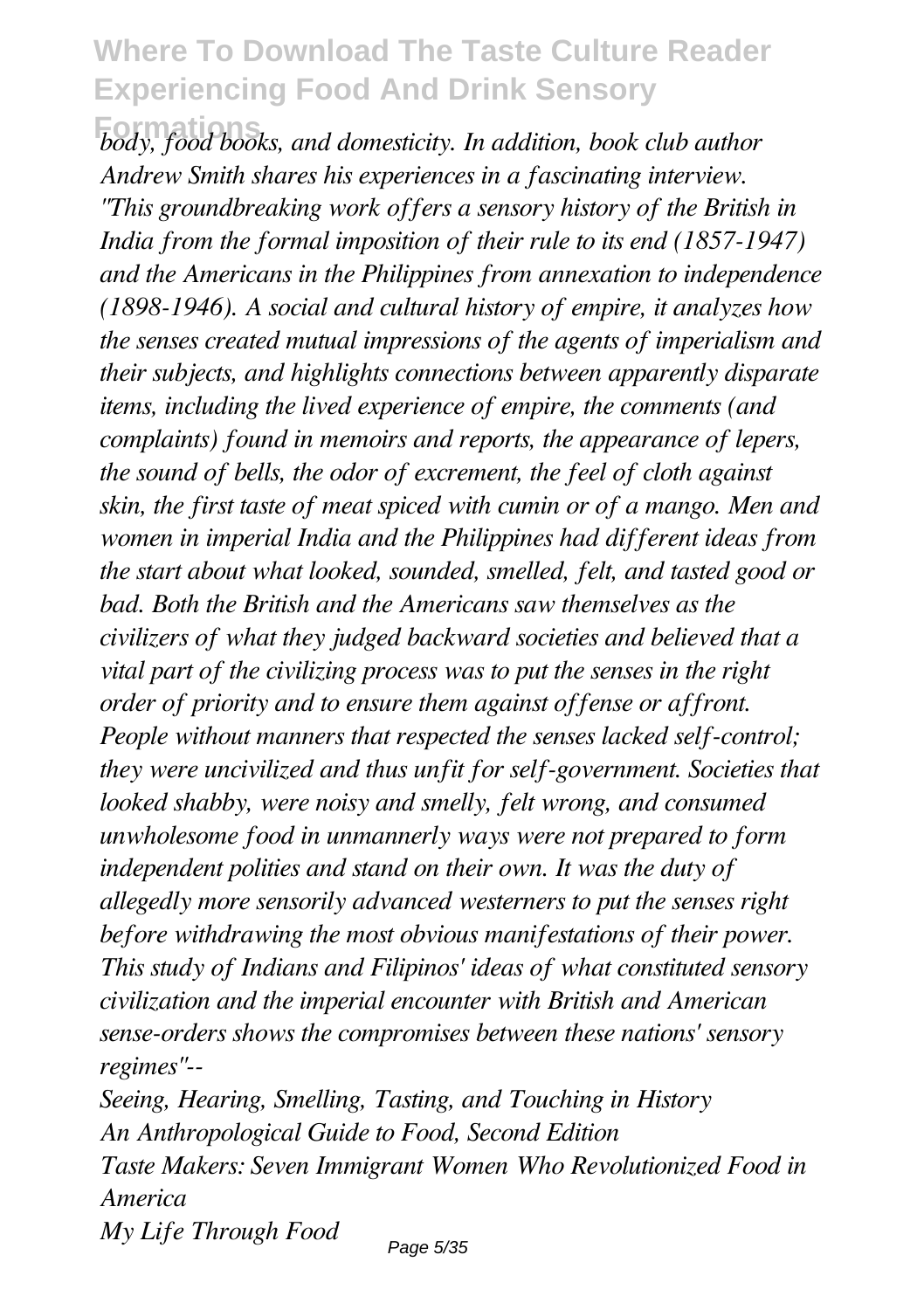### **Formations** *Popular Texts and the Practices of Reading A Novel from the World of Jane Austen's Pride and Prejudice A Cultural Journey Into Terroir*

From ingredients and recipes to meals and menus across time and space, Eating Culture is a highly engaging overview that illustrates the important role that anthropology and anthropologists have played in understanding food, as well as the key role that food plays in the study of culture. The new edition, now with a full-color interior, introduces discussions about nomadism, commercializing food, food security, and ethical consumption, including treatment of animals and the long-term environmental and health consequences of meat consumption. "Grist to the Mill" sections at the end of each chapter provide further readings and "Food for Thought" case studies and exercises help to highlight anthropological methods and approaches. By considering the concept of cuisine and public discourse, this practical guide brings order and insight to our changing relationship with food. Movement, smell, vision, and other perceptual experiences are ways of thinking and orienting ourselves in the world. And yet the appeal to experience as resource for theology, though a significant shift in contemporary scholarship, has seldom received nuanced investigation. How do embodieddifferences like gender, race, disability, and sexuality highlight theological analysis and connect to perceptual experience and theological imagination? In Meaning in Our Bodies, Heike Peckruhn offers historical and cultural comparisons, showing how sensory experience may order normalcy, socialstatus, or communal belonging. Ultimately, she argues that scholars who appeal to the importance of bodily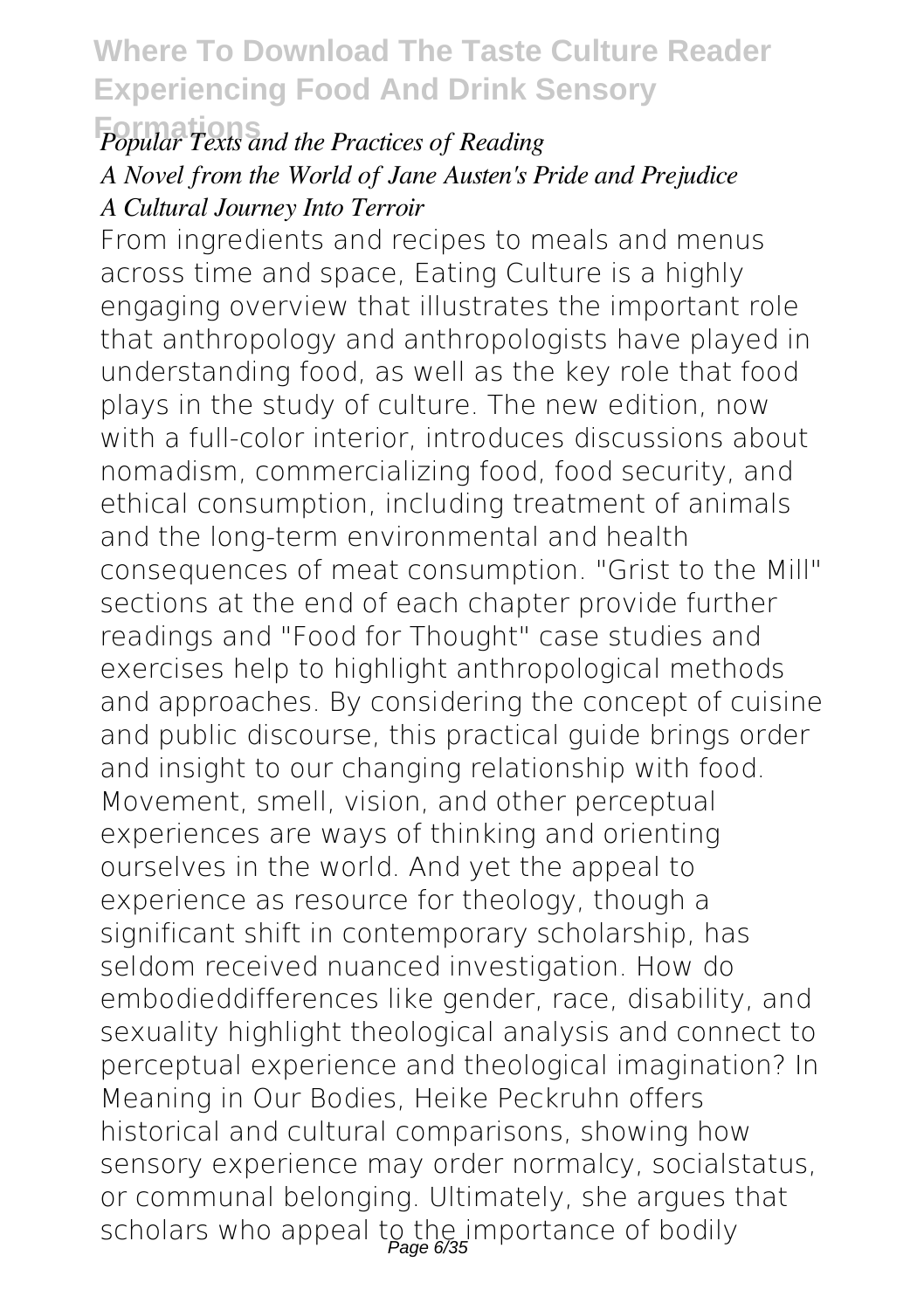**Formations** experiences need to acquire a robust and nuanced understanding of how sensory perceptions and interactions are cultural and theological acts of making meaning.

Peterson explores a change in French cooking in the mid-seventeenth century - from the heavily sugared, saffroned, and spiced cuisine of the medieval period to a new style based on salt and acid tastes. In the process, she reveals more fully than any previous writer the links between medieval cooking, alchemy, and astrology. Peterson's vivid account traces this newly acquired taste in food to its roots in the wider transformation of seventeenth-century culture which included the Scientific Revolution. She makes the startling - and persuasive - argument that the shift in cooking styles was actually part of a conscious effort by humanist scholars to revive Greek and Roman learning and to chase the occult from European life. "From award-winning actor and food obsessive Stanley Tucci comes an intimate and charming memoir of life in and out of the kitchen"-- The Smell Culture Reader Food and Culture The Philosophy and Aesthetics of Food Globalization, Food, and South Asia

Bodily Encounters in Imperial India and the Philippines Foodies

The Sensual Culture Reader

*Establishing an interdisciplinary connection between Food Studies and American literary scholarship, Piatti-Farnell investigates the significances of food and eating in American fiction, from 1980 to the present day. She argues that* Page 7/35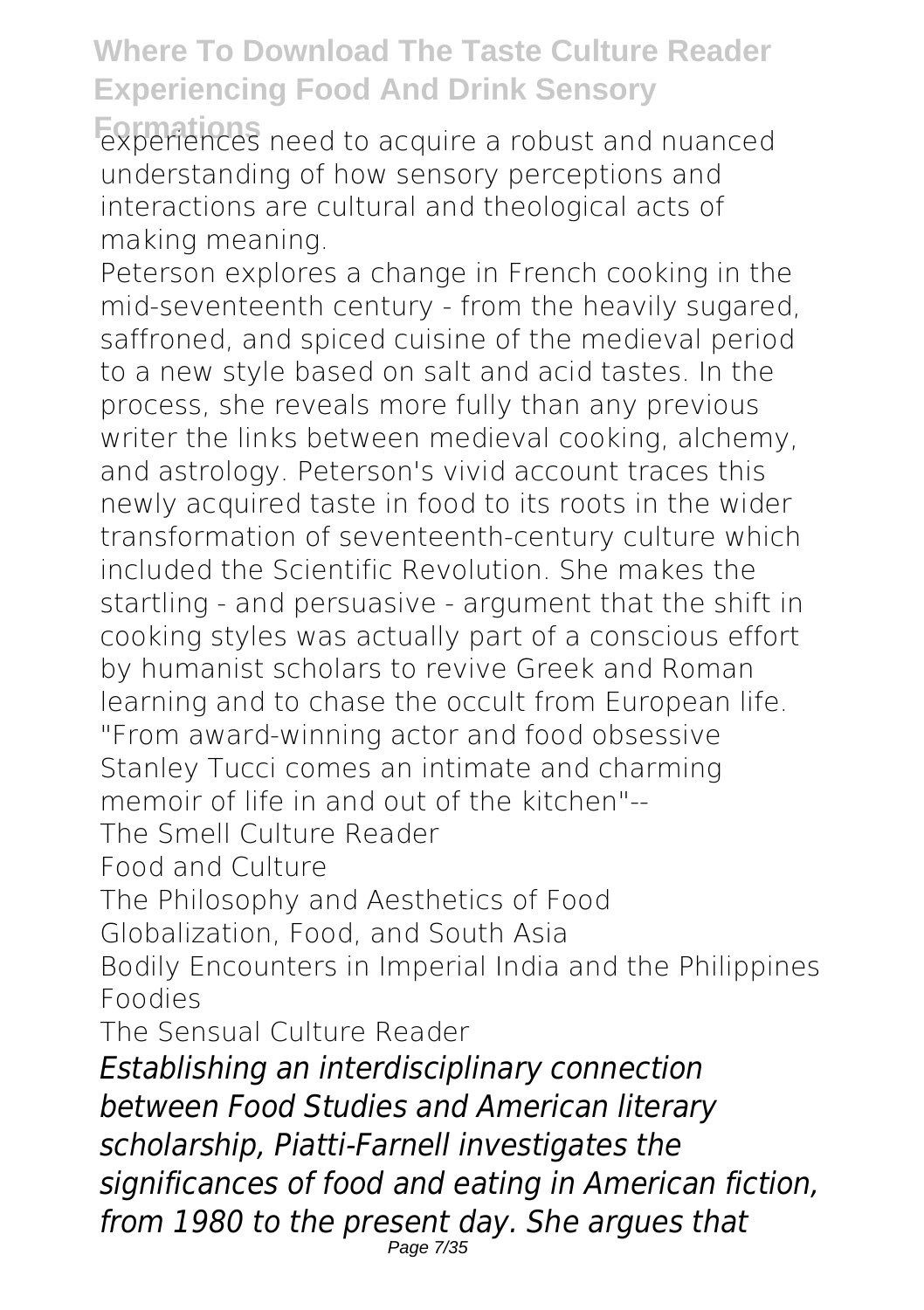**Formations** *culturally-coded representations of the culinary illuminate contemporary American anxieties about class gender, race, tradition, immigration, nationhood, and history. As she offers a critical analysis of major works of contemporary fiction, Piatti-Farnell unveils contrasting modes of culinary nostalgia, disillusionment, and progress that pervasively address the cultural disintegration of local and familiar culinary values, in favor of globalized economies of consumption. In identifying different incarnations of the "American culinary," Piatti-Farnell covers the depiction of food in specific categories of American fiction and explores how the cultural separation that molds food preferences inevitably challenges the existence of a homogenous American identity. The study treads on new grounds since it not only provides the first comprehensive study of food and consumption in contemporary American fiction, but also aims to expose interrelated politics of consumption in a variety of authors from different ethnic, cultural, racial and social backgrounds within the United States.*

*One of the Millions's Most Anticipated Books of 2021 America's modern culinary history told through the lives of seven pathbreaking chefs and food writers. Who's really behind America's appetite for foods from around the globe? This group biography from an electric new voice in food* Page 8/35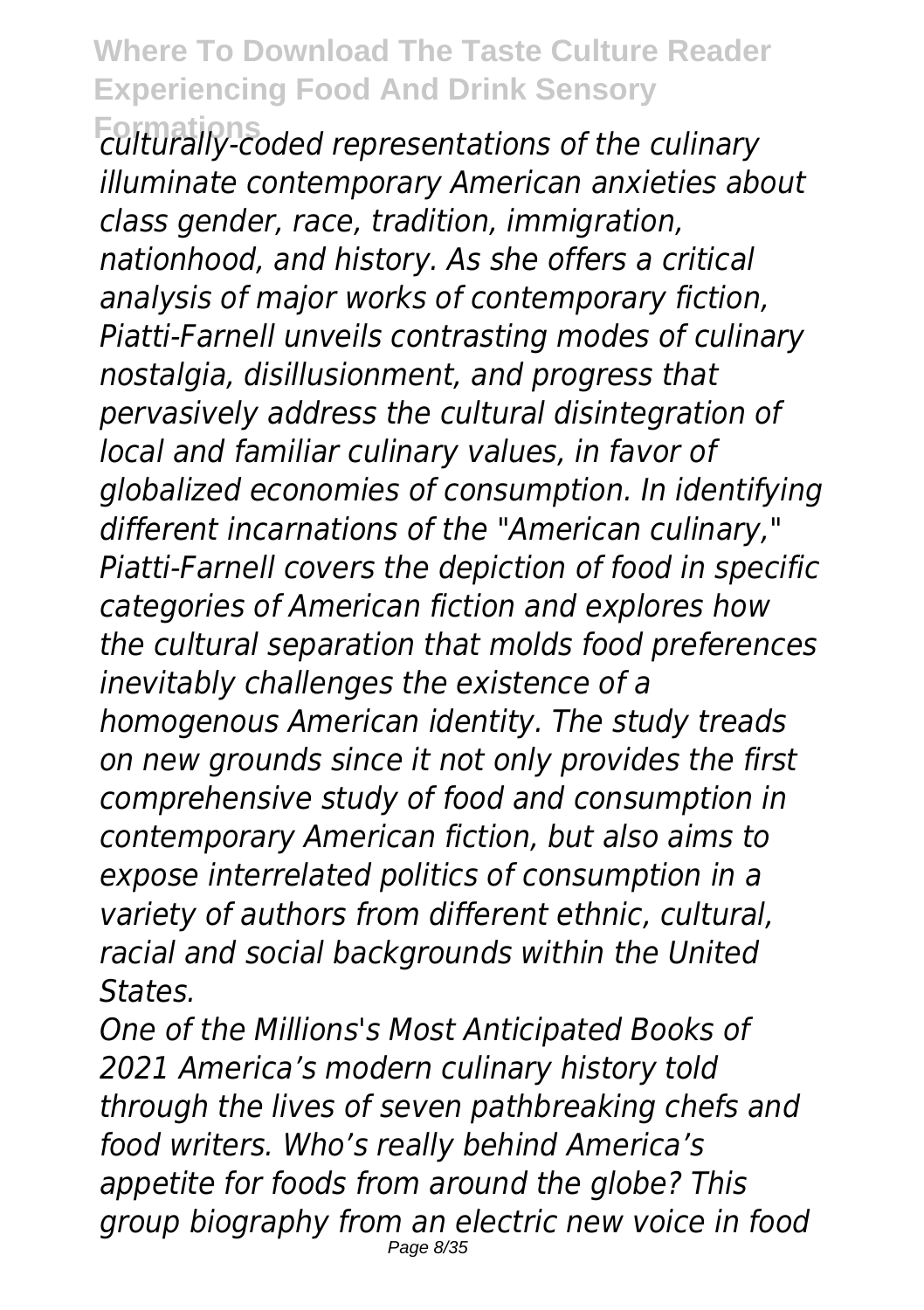**Formations** *writing honors seven extraordinary women, all immigrants, who left an indelible mark on the way Americans eat today. Taste Makers stretches from World War II to the present, with absorbing and deeply researched portraits of figures including Mexican-born Elena Zelayeta, a blind chef; Marcella Hazan, the deity of Italian cuisine; and Norma Shirley, a champion of Jamaican dishes. In imaginative, lively prose, Mayukh Sen—a queer, brown child of immigrants—reconstructs the lives of these women in vivid and empathetic detail, daring to ask why some were famous in their own time, but not in ours, and why others shine brightly even today. Weaving together histories of food, immigration, and gender, Taste Makers will challenge the way readers look at what's on their plate—and the women whose labor, overlooked for so long, makes those meals possible. This reader reveals how food habits and beliefs both present a microcosm of any culture and contribute to our understanding of human behaviour. Particular attention is given to how men and women define themselves differently through food choices.*

*While anthropologists often have been accused of failing to "study up," this book turns an anthropological lens on an elite activity – wine tasting. Five million people a year, from the US and abroad, travel to California's Napa Valley to* Page 9/35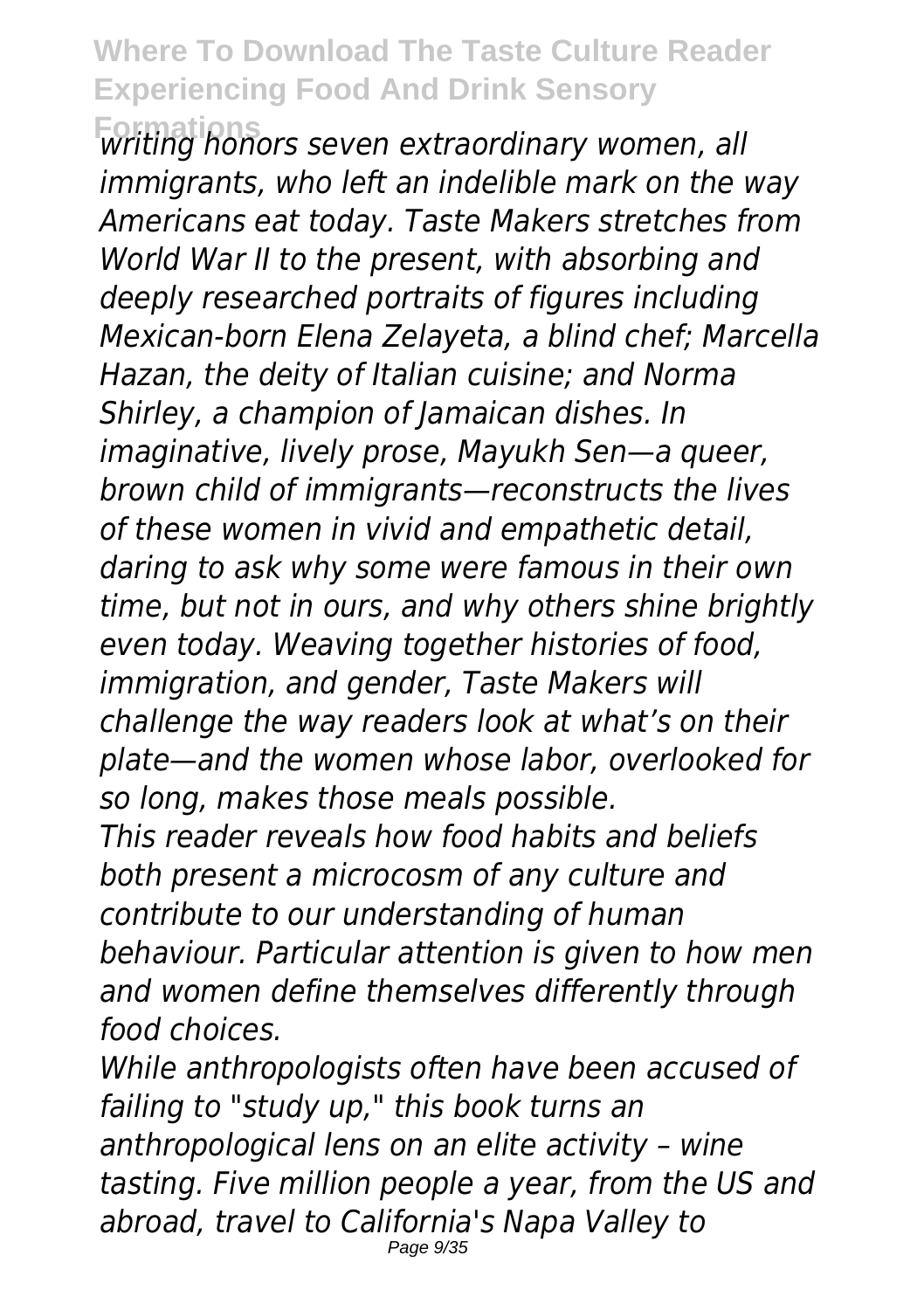**Formations** *experience the "good life": to taste fine wines, eat fine food, and immerse themselves in other sophisticated pleasures while surrounded by bucolic beauty. Written in a highly readable style by anthropologists George and Sharon Gmelch, Tasting the Good Life examines who wine tourists are and what the "tasting" experience is all about. It also examines the growth of wine tourism in the valley and the impact it is having on the landscape and the lives of the people who live there. In addition to the authors' own analysis, they present the personal narratives of 17 people who work in Napa tourism — from winemaker to vineyard manager, from celebrity chef to wait staff, from hot air balloonist to masseuse. Their stories provide unexpected and entertaining insights into this new form of tourism, the people who engage in it, its impact on a now iconic place, and American consumer culture in the 21st century.*

*Empires of the Senses*

*A Companion to the Anthropology of the Body and Embodiment*

*Want, Riots, Migration*

*Taste*

*Exclusion and Inclusion in International Migration: Power, Resistance and Identity*

*Hunger Movements in Early Victorian Literature A Cultural Account of Desire, Delight and Disgust in Fashion, Food and Art*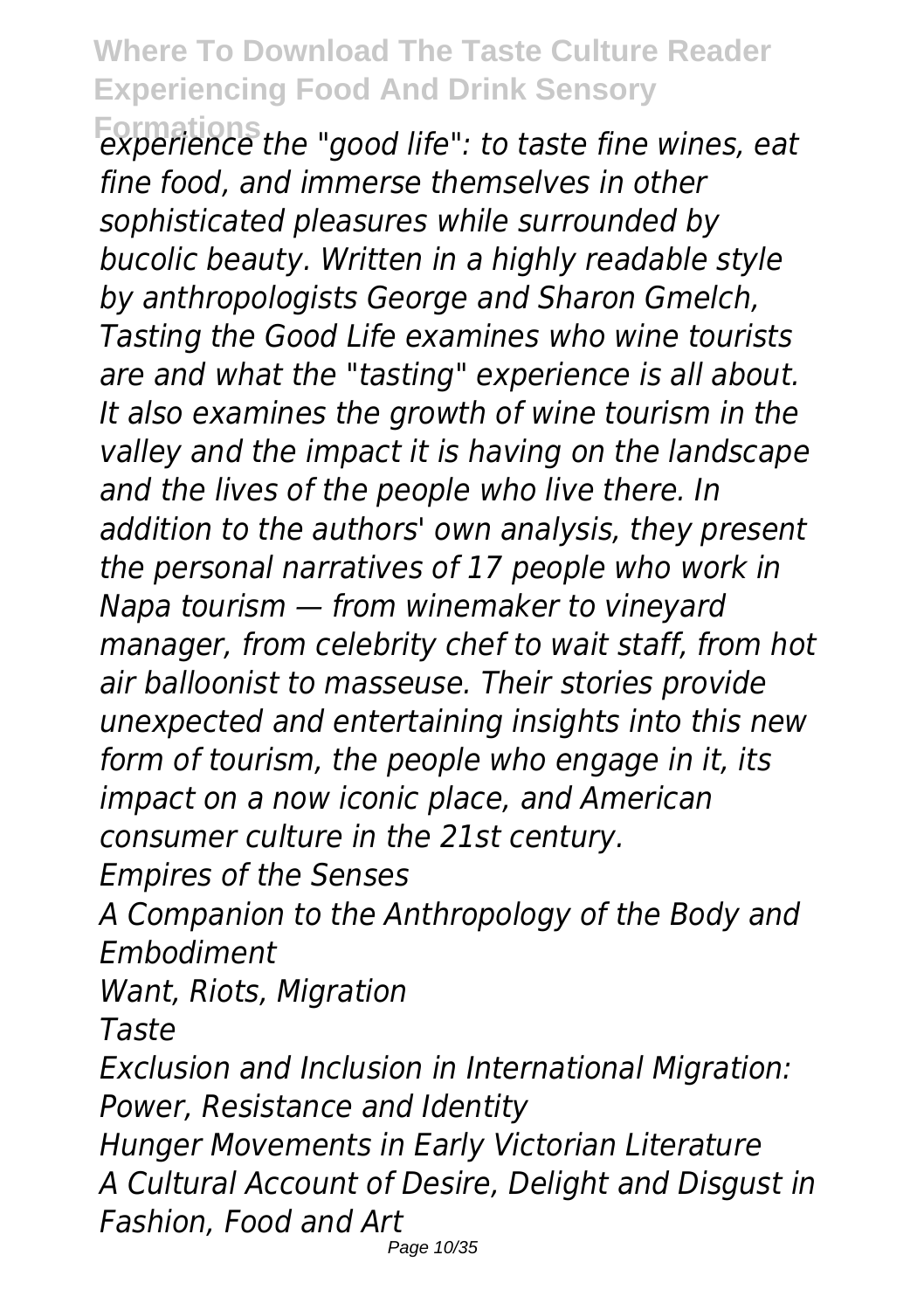**Formations** *In this book, Alex Rhys-Taylor offers a groundbreaking sensory ethnography of East London. Drawing on the multicultural context of London, one of the most cosmopolitan cities in the world, he explores concepts such as gentrification, class antagonism, new ethnicities and globalization. Rhys-Taylor shows how London is characterized by its rich history of socioeconomic change and multiculture, exploring how its smells and food are integral to understanding both its history and the reality of London's urban present. From the fiery chillies sold by street grocers which are linked to years of cultural exchange, through 'cuisines of origin' like jellied eels to hybridized dishes such as the chicken katsu wrap, sensory experiences are key to understanding the complex cultural genealogies of the city and its social life.Each of the eight chapters combines micro histories of ingredients such as fried chicken, bush-meat and curry sauce, featuring narratives from individuals that provide a unique, engaging account of the evolution of taste and culture through time and space.With its innovative methodology, this is a highly original contribution to the fields of sensory studies, food studies, urban studies and cultural studies.*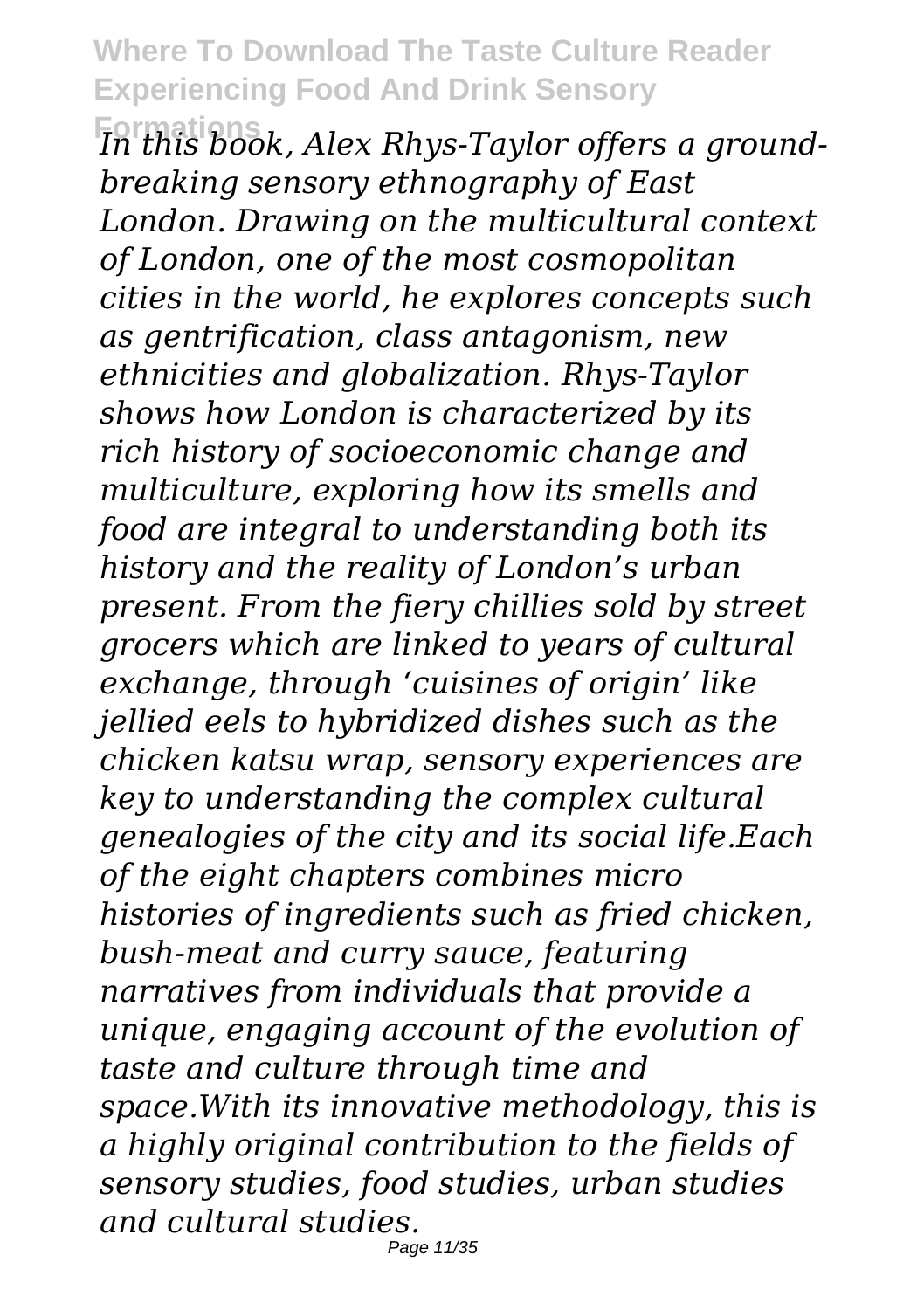**Formations** *With groundbreaking contributions by Marshall McLuhan, Oliver Sacks, Italo Calvino and Alain Corbin, among others, Empire of the Senses overturns linguistic and textual models of interpretation and places sensory experience at the forefront of cultural analysis. The senses are gateways of knowledge, instruments of power, sources of pleasure and pain - and they are subject to dramatically different constructions in different societies and periods. Empire of the Senses charts the new terrains opened up by the sensual revolution in scholarship, as it takes the reader into the sensory worlds of the medieval witch and the postmodern mall, a Japanese tea ceremony and a Boston shelter for the homeless. This compelling revisioning of history and cultural studies sparkles with wit and insight and is destined to become a landmark in the field.*

*The sensuous is the human experience, unfolding our everyday experiences and articulating our affects. Without sensory information, we could neither know nor be. This is because we gain information through our senses and interpret that information as perceptions, the sociocultural frames used to analyze that input. This is the case regardless of how a sensorium is constructed, a more* Page 12/35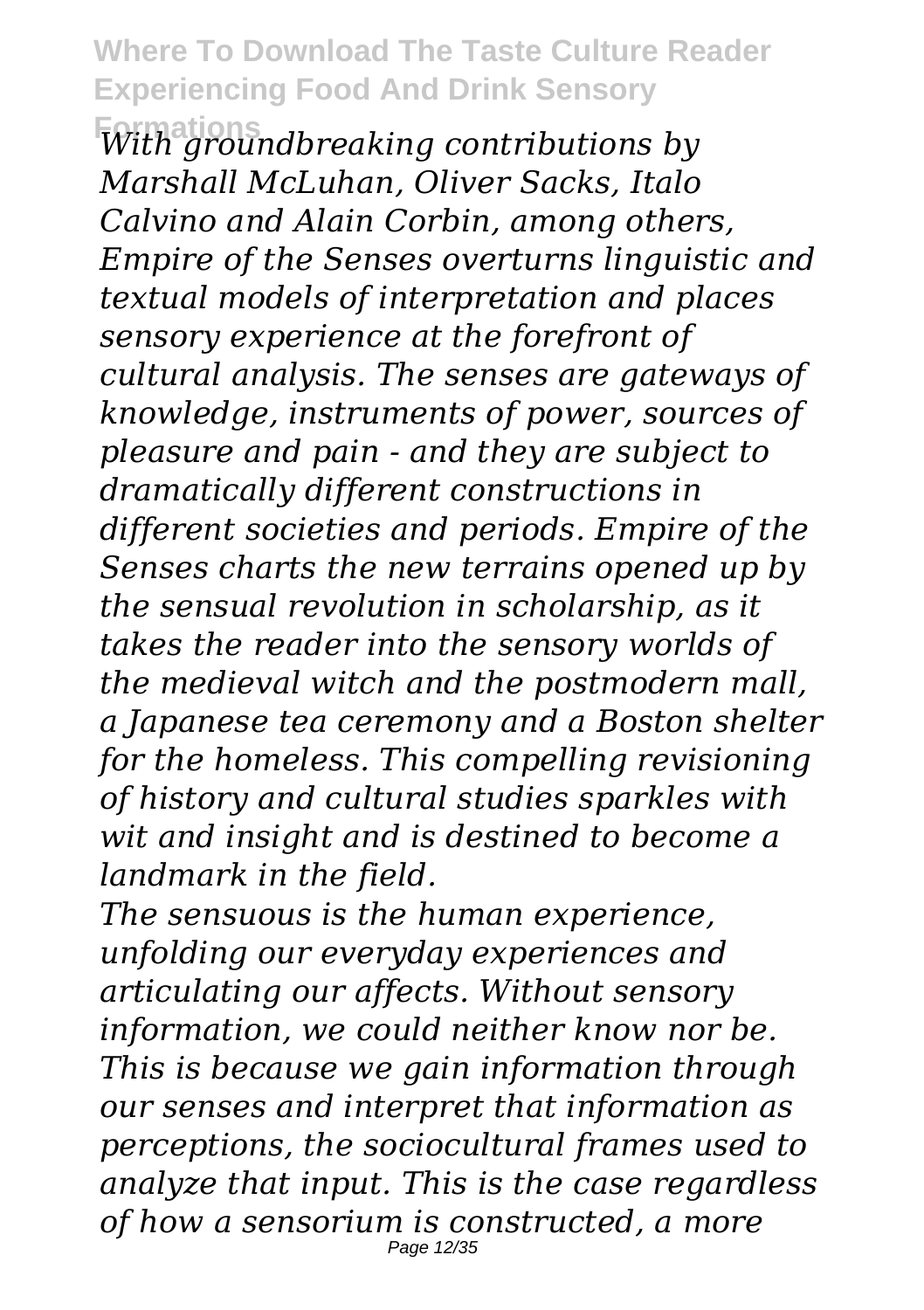**Formations** *limited Western five senses model for example. It is also the case no matter how senses are defined, they ways they are expressed, or the ways in which they are understood to function. Further, because there are often greater differences between members within a particular group than divergences between groups, how one attends to and acts in light of sensory information is always a polyphonic tapestry constructed on the warp of the sociocultural and the weft of individualism. Education, the transfer of information between people, animals, things, and ecologies, is therefore a sensory endeavor. Sensuous curriculum is one means of describing this deeply layered intersection of educational ways of being and knowing. In many ways inverting how questions of curriculum are often framed, Sensuous Curriculum: Politics and the Senses in Education foregrounds how sensory understandings are forms of educational, relational politics. Bringing the depth and complexity of sensory studies firmly into curriculum and foundational studies of education, contributors to this volume address this educational and political intersection from a wide variety of theoretical and practical perspectives that are always* Page 13/35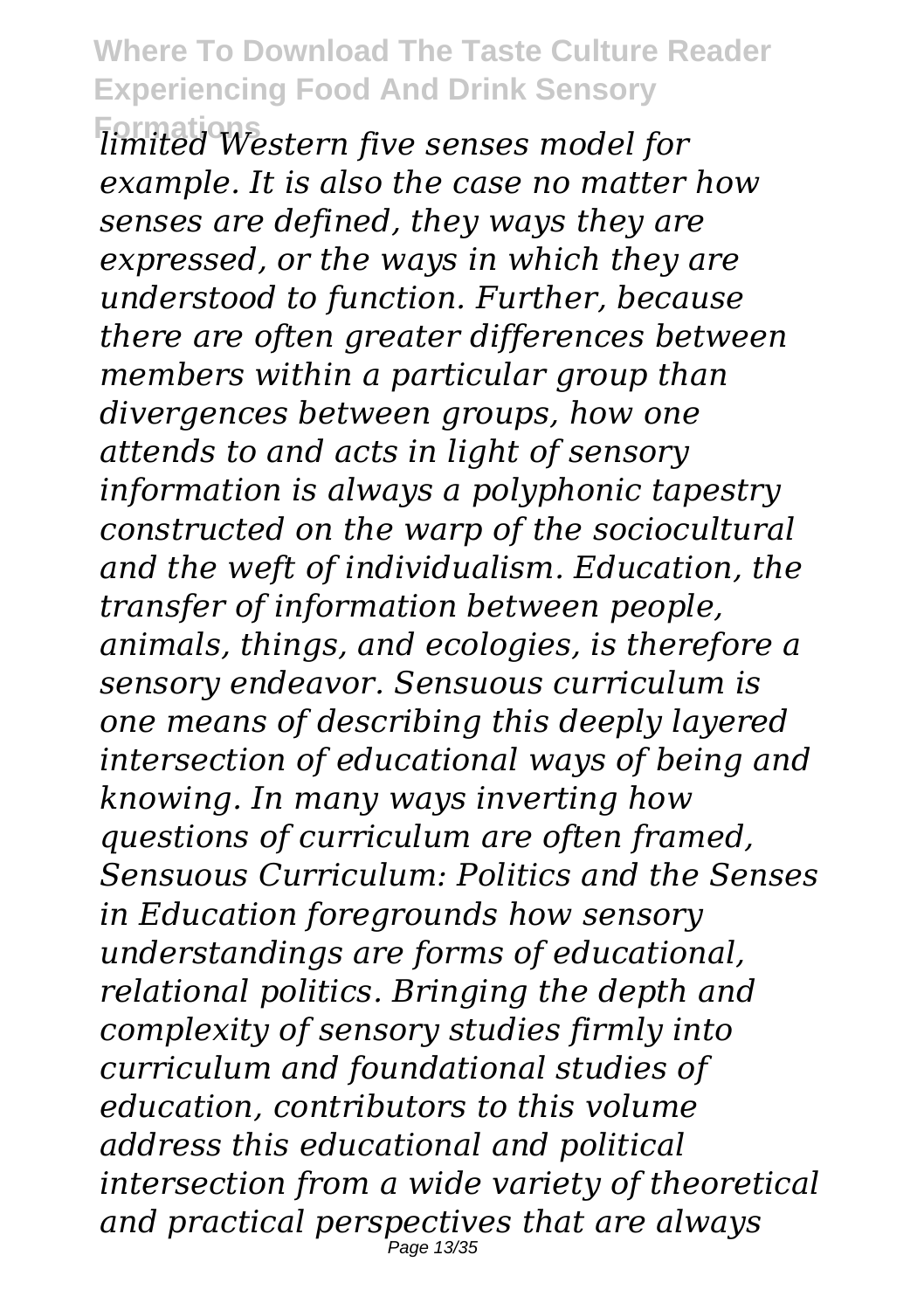**Formations** *embodied and material. Approached in an academic yet accessible manner, Sensuous Curriculum addresses key questions about what it means to educate and the ideas and ideals render those understandings sensible. This variety, depth, and accessibility combine to make Sensuous Curriculum an important resource for those interested in critical studies of the senses in educational ecologies and holistic education. It is a text as at home in theory and methods doctoral courses as it is in undergraduate courses for preservice teachers and will be of interest to those searching for rich ways to conceptualize education outside of a standards-centric perspective. Praise for Sensuous Curriculum: "This collection engages and challenges readers to think more deeply about questions of curriculum in connection to the sensuous in ways not typically considered, existing multi-dimensionally in transdisciplinary, interdisciplinary, and cross- disciplinary work. This compelling, intellectually stimulating, exhilarating volume is a canonical contribution everyone must study." Theodorea Regina Berry Professor and Chair, African American Studies College of Social Sciences, San Jose State University "Dr. Gershon's edited collection, Sensuous* Page 14/35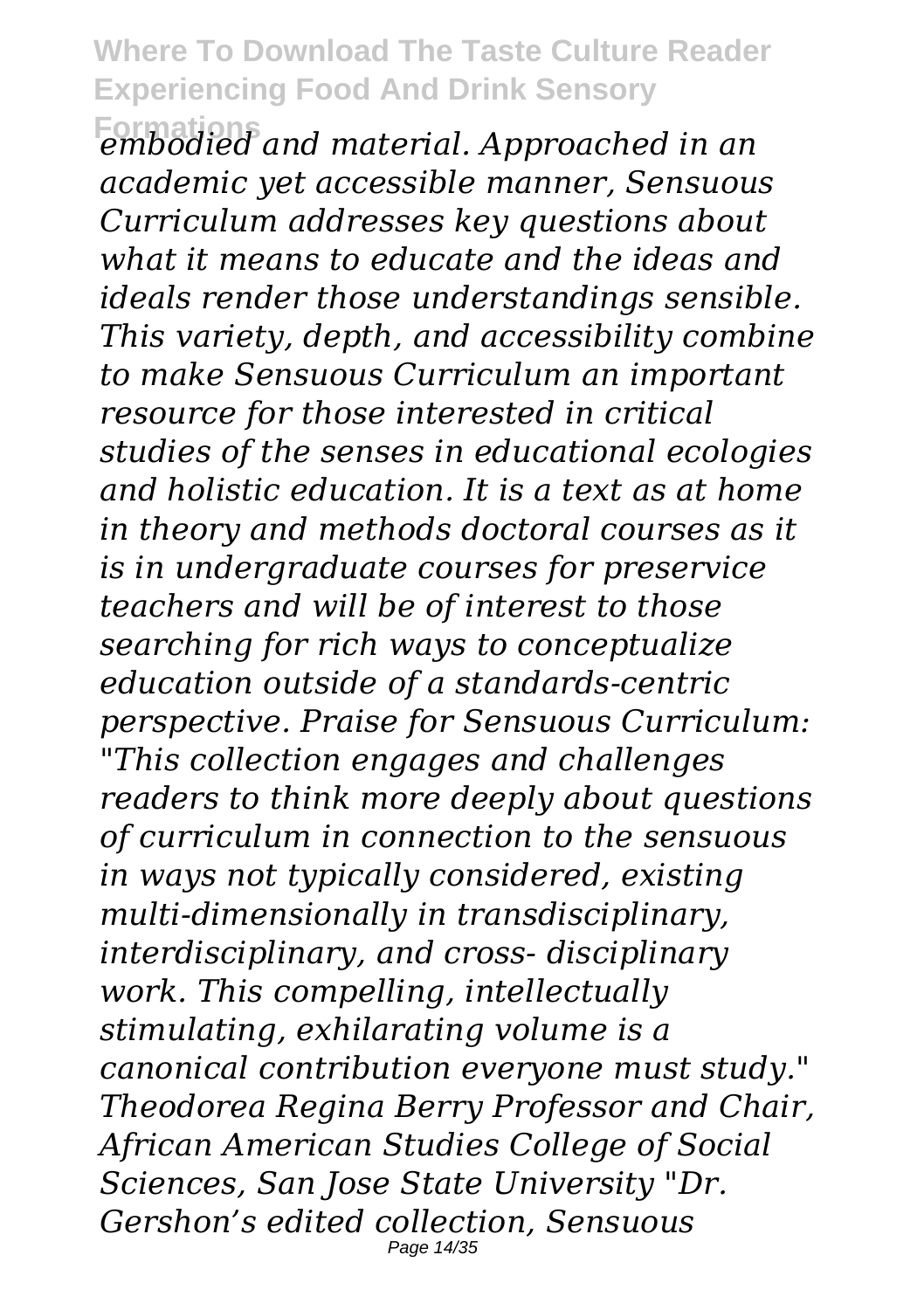**Formations** *Curriculum: Politics and the Senses in Education, makes the case for corrective action. By exploring the sensory as human experience, curriculum, and political, the authors of this volume offer iterations and variations for interrupting the ignor(anc)es of the sensorium in education and the body in making sense." M. Francyne Huckaby Associate Dean, TCU School of Interdisciplinary Studies Professor, Curriculum Studies, TCU College of Education & Center for Public Education "I thoroughly enjoyed sensing this book. This collection defies the conventional popular trends that sit inside the classic curriculum vinyl on our bookshelves. And in Aokian fashion, Walter Gershon has successfully brought together an ensemble of curriculum scholars who dare us to improvise and replay the possibilities and limitations of educational research as a tantalization of our senses. The research put forth in this collection not only promises to the break barriers of our thinking, but also makes significant contributions to and beyond post-humanism, new materialism, curriculum and affect theory. All serious scholars—artists, teacher educators, teachers, graduate students, community activists—of curriculum studies* Page 15/35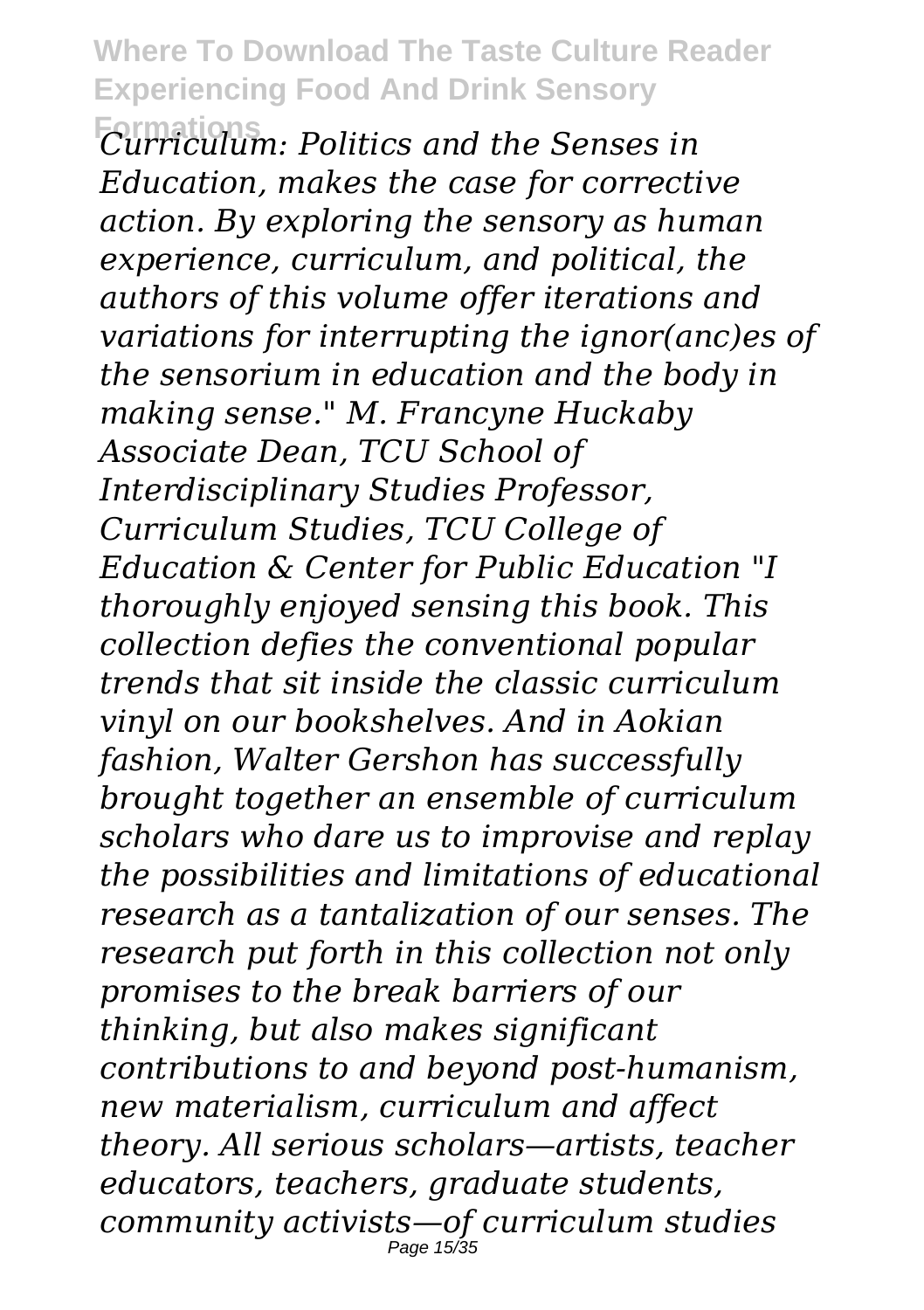**Formations** *will want to purchase a copy of this carefully, crafted, curated sensuous collection. Without reservation...put the needle on their record, cause I am one of their biggest fans." Nicholas Ng-A-Fook Professor, Director of Teacher Education, Indigenous Teacher Education Co-Director of the Réseau de Savoir sur l'Equité/Equity Knowledge Network Faculty of Education, University of Ottawa*

*From Eve's apple to Proust's madeleine to today's culinary tourism, food looms large in culture. Debates about health and nutrition are common in news reports. Yet despite its fundamental relationship to food, taste is mysteriously absent from most of these discussions. The flavors of foods permeate social relations, religious and other occasions. Charged with memory, emotion, desire and aversion, taste is arguably the most evocative of the senses. The Taste Culture Reader explores the sensuous dimensions of eating and drinking, from the physiology of the tongue to the embodiment of social identities and enactment of ceremonial meanings. This book will interest anyone seeking to understand more fully the importance of food and flavor in human experience.*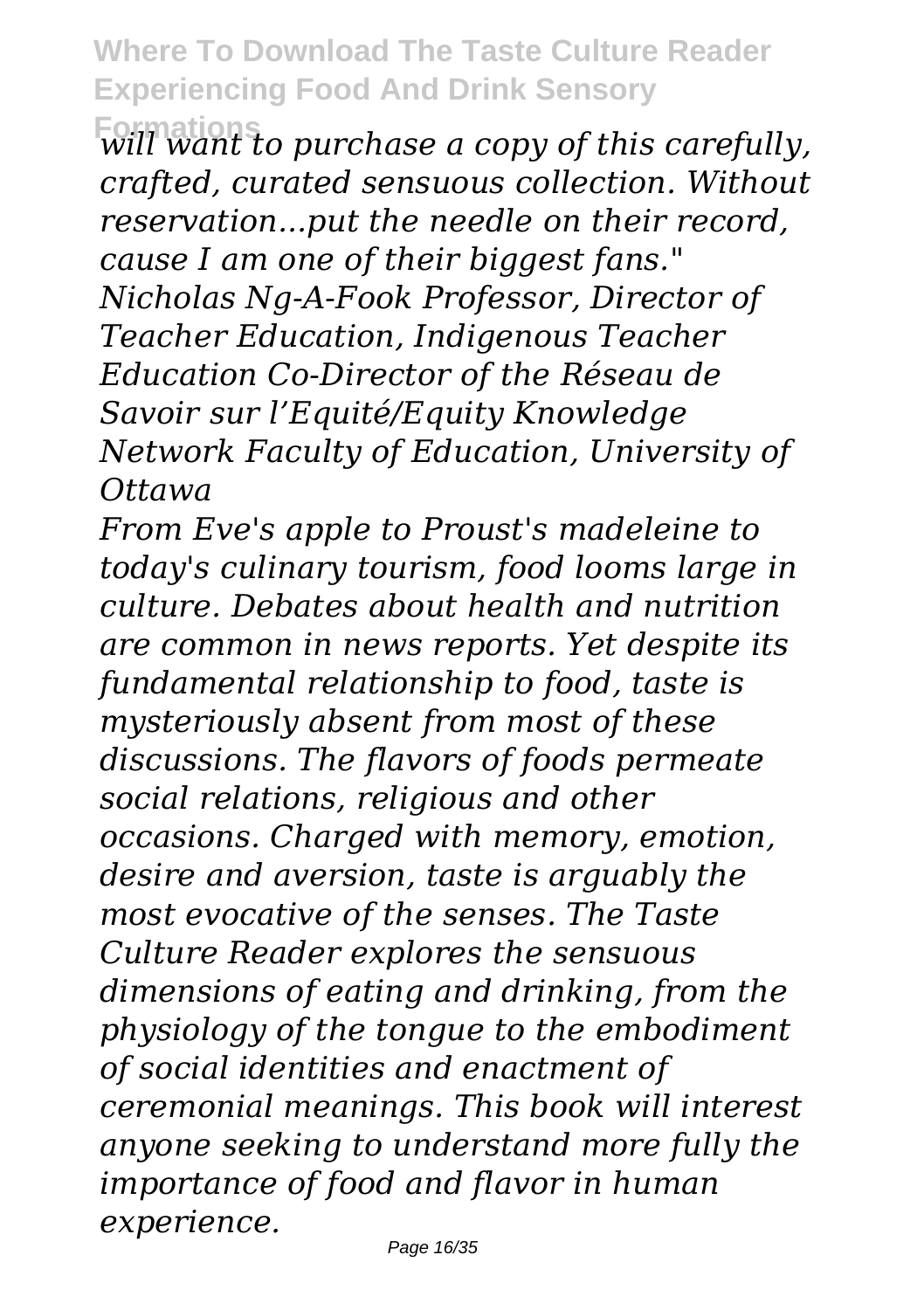**Formations** *Democracy and Distinction in the Gourmet Foodscape The Sociology Of Taste Food, Drink and Identity in Europe Taste as Experience*

### *Wine Tourism in the Napa Valley A Little Taste of India*

Taste as Experience puts the pleasure of food at the center of human experience. It shows how the sense of taste informs our preferences for and relationship to nature, pushes us toward ethical practices of consumption, and impresses upon us the importance of aesthetics. Eating is often dismissed as a necessary aspect of survival, and our personal enjoyment of food is considered a quirk. Nicola Perullo sees food as the only portion of the world we take in on a daily basis, constituting our first and most significant encounter with the earth. Perullo has long observed people's food practices and has listened to their food experiences. He draws on years of research to explain the complex meanings behind our food choices and the thinking that accompanies our gustatory actions. He also considers our indifference toward food as a force influencing us as much as engagement. For Perullo, taste is value and wisdom. It cannot be reduced to mere chemical or cultural factors but embodies the quality and quantity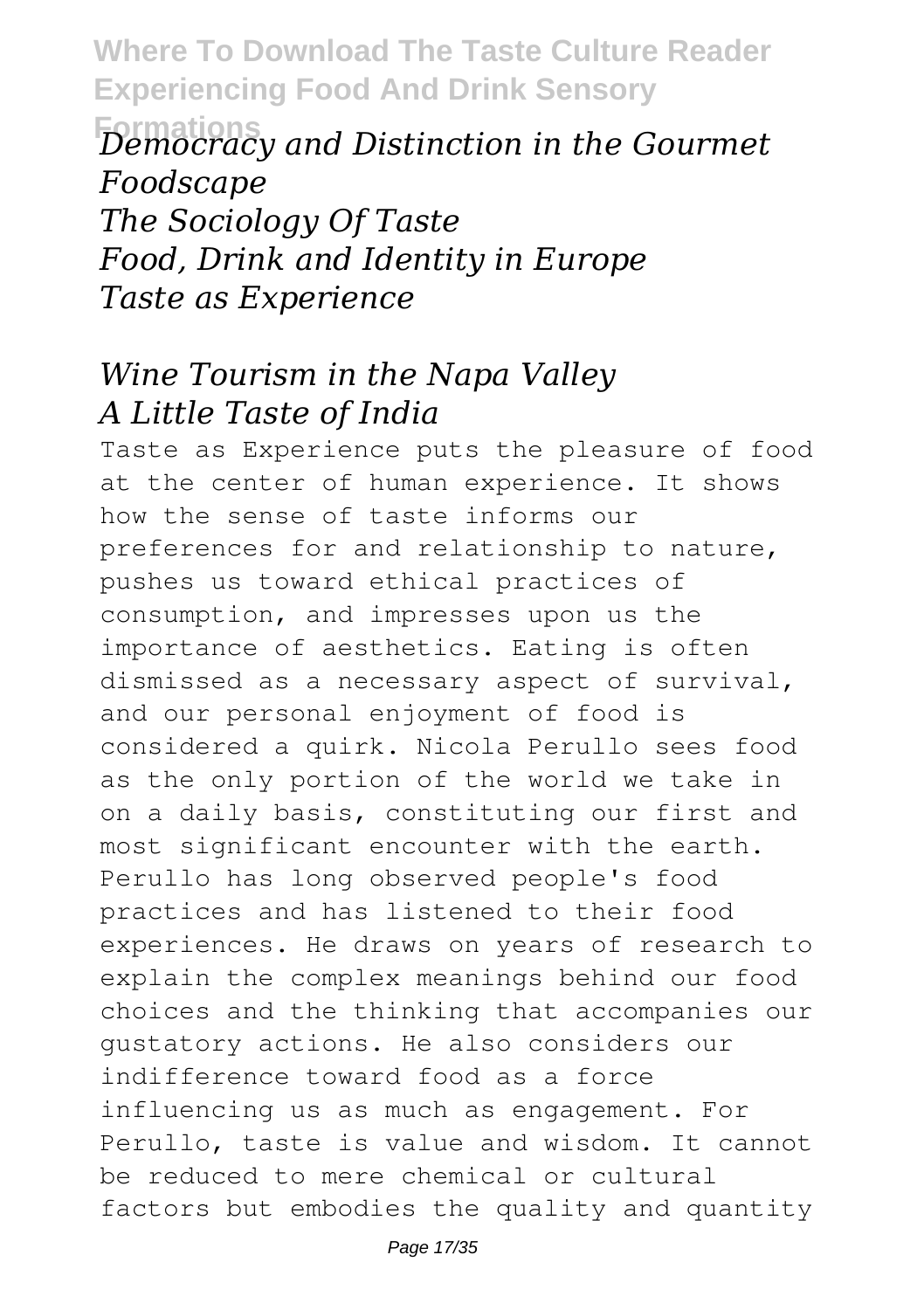**Formations** experience.

The Invention of Taste provides a detailed overview of the development of taste, from ancient times to the present. At the heart of the book is an intriguing question: why did the sensory attribute of human taste become a social metaphor and aesthetic value for judging cultural qualities of art, fashion, cuisine and other social constructions? Unique amongst the senses, taste is at once a biologically derived sense, private, personal and individual, yet also a sensibility which can be acquired, shared, and communicated. Exploring the many factors that defined the evolution of taste – from medieval morals and medicine to social and cultural philosophy, the rise of aesthetics, birth of fashion, branding trends, and luxury worship in the age of mass consumption – Luca Vercelloni's ambitious text provides readers with an outstanding introduction to the subject, making it the cultural history of taste.Now available for the first time in English, Taste features a new final chapter and a preface by series editor David Howes. Rich in detail and examples, this interdisciplinary work is an important read for students and researchers in sensory studies, philosophy, sociology and cultural studies, as well as gastronomy, fashion, design, and branding. This book is an exploration of how time, space and social atmospheres contribute to the experience of taste. It demonstrates complex combinations of material, sensual and Page 18/35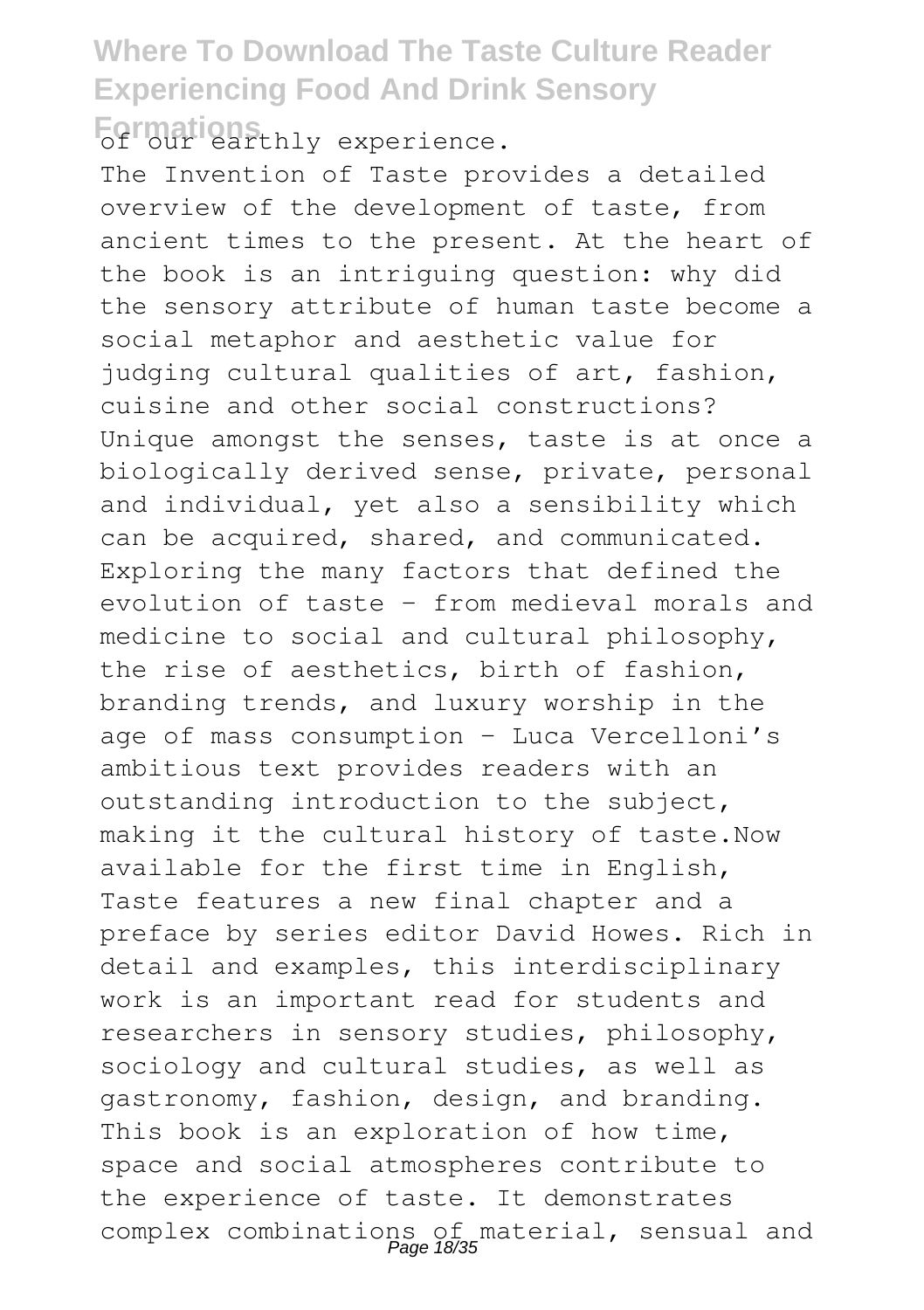**Formations** symbolic atmospheres and social encounters that shape this experience. Space, Taste and Affect brings together case studies from the fields of sociology, geography, history, psycho-social studies and anthropology to examine debates around how urban designers, architects and market producers manipulate the experience of taste through creating certain atmospheres. The book also explores how the experience of taste varies throughout life, or even during fleeting social encounters, challenging the sense of taste as static. This book moves beyond common narratives that taste is 'acquired' or developed, to emphasize the role of psychosocial histories of nostalgia, memories of childhood, migration, trauma and displacement in the experience of we eat and drink. It focuses on entrenched social dimensions of class, value and distinction instead of psychological and neuroscientific conceptualizations of taste and sensuous practices of consumption to be intrinsically linked to the experience of taste in complex ways. This book will appeal to undergraduate and postgraduate students of sociology, human geography, tourism and leisure studies, anthropology, psychology, arts and literature, architecture and urban design. A Companion to the Anthropology of the Body and Embodiment offers original essays that examine historical and contemporary approaches to conceptualizations of the body. In this ground-breaking work on the body and Page 19/35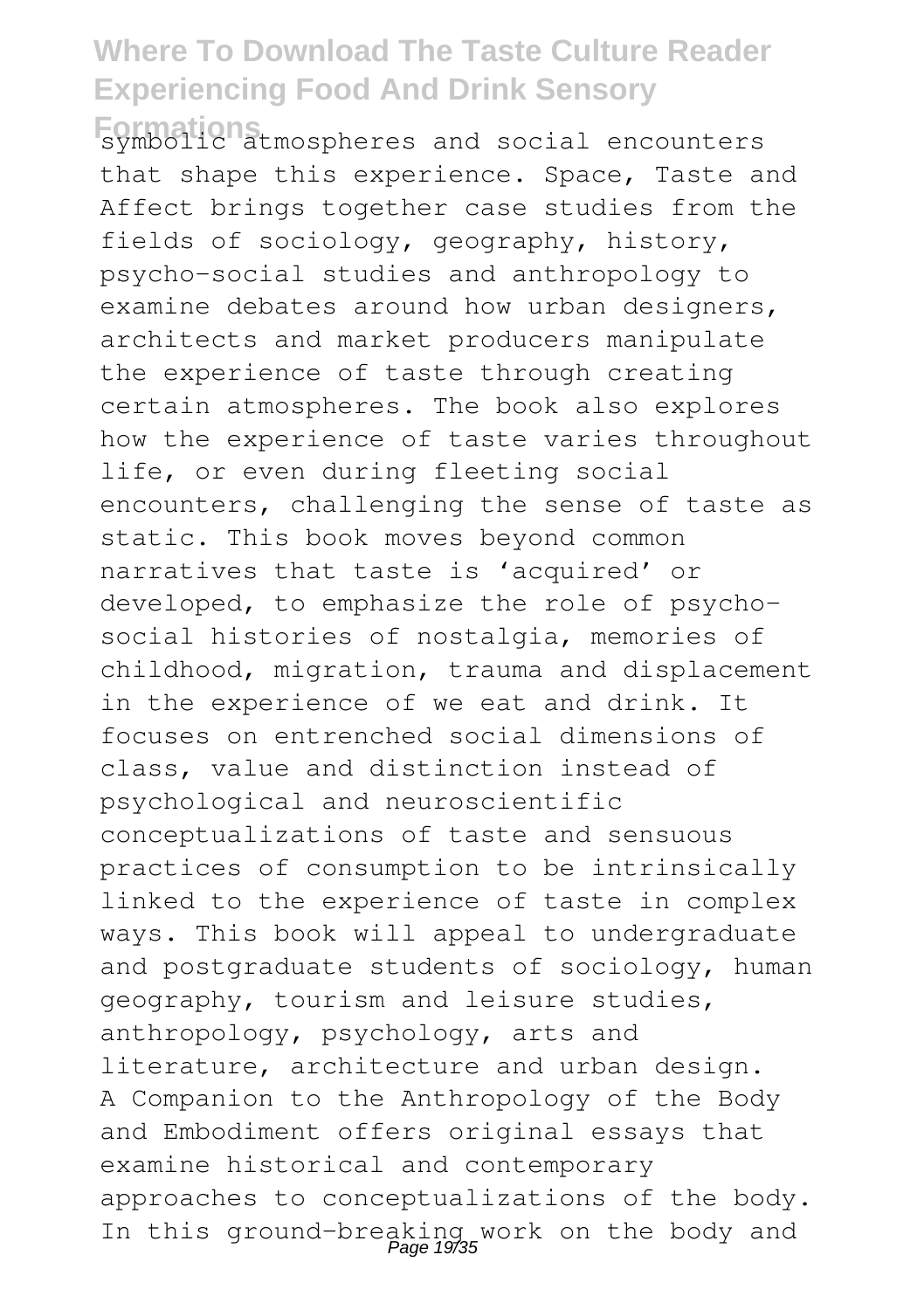embodiment, the latest scholarship from anthropology and related social science fields is presented, providing new insights on body politics and the experience of the body Original chapters cover historical and contemporary approaches and highlight new research frameworks Reflects the increasing importance of embodiment and its ethnographic contexts within anthropology Highlights the increasing emphasis on examining the production of scientific, technological, and medical expertise in studying bodies and embodiment

The Taste of Place

The French Origins of Modern Cooking A Cultural Journey into Terroir Atmospheres That Shape the Way We Eat Sensory Experience As Constructive Theological Imagination Sensing the Past Meaning in Our Bodies

*Scholars across the humanities and social sciences are increasingly examining the importance of consumption to changing notions of local, regional, national and supranational identity in Europe. As part of this interest, anthropologists, historians, sociologists and others have paid particular attention to the roles which food and drink have played in the construction of local, regional and national identity in Europe. This volume provides the first multidisciplinary look at the contributions which food and alcohol make to contemporary European* Page 20/35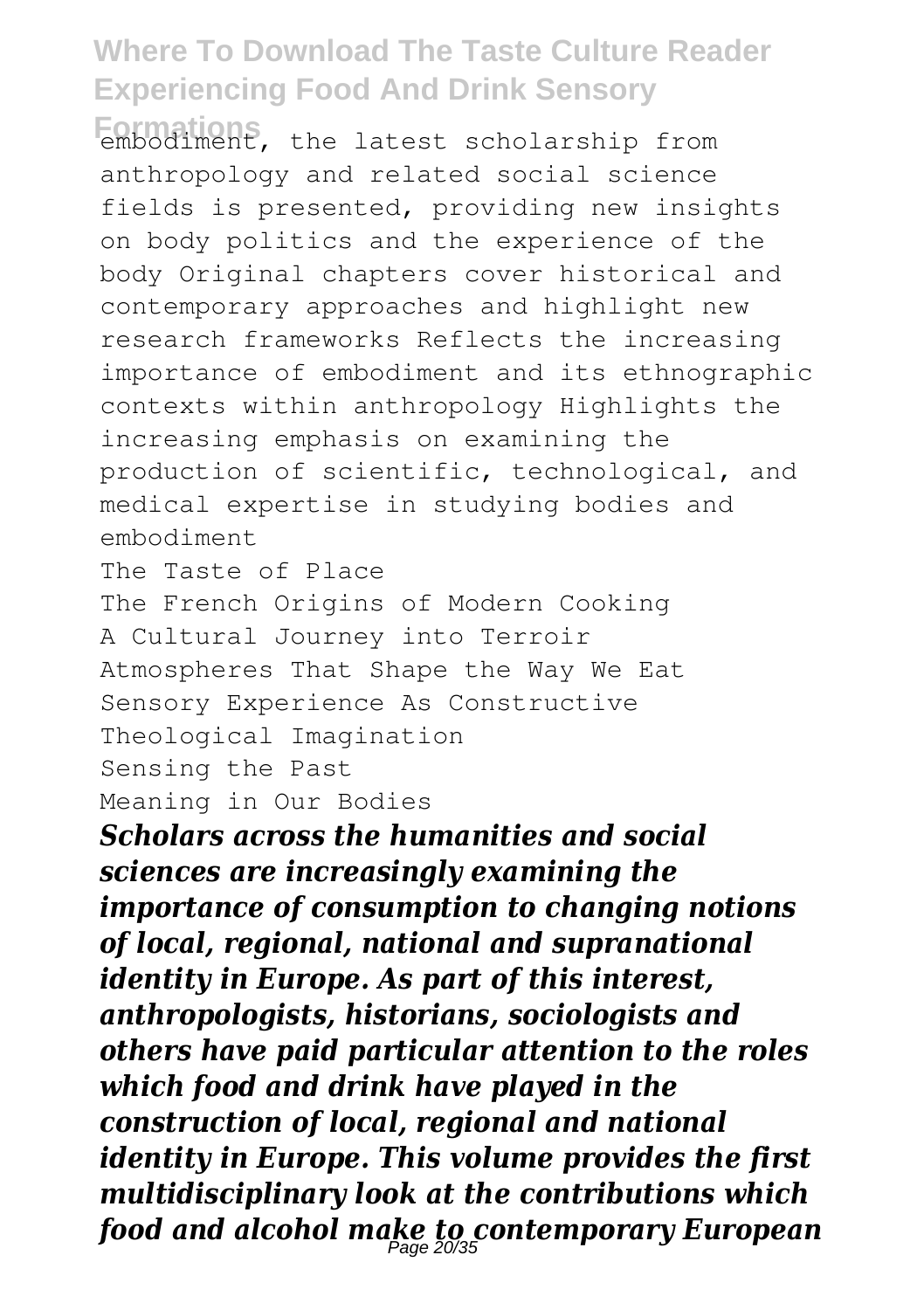**Formations** *identities, including the part they play in processes of European integration and Europeanization. It provides theoretically informed ethnographic and historical case studies of transformations and continuity in social and cultural patterns in the production and consumption of European foods and drinks, in order to explore how eating and drinking have helped to construct various local, regional and national identities in Europe. Of particular note in this volume is its attention to how food and drink intersect with recent attempts to foster greater European integration, in part through the recognition and support of common and diverse European cultures and identities.*

*This important new cultural analysis tells two stories about food. The first depicts good food as democratic. Foodies frequent 'hole in the wall' ethnic eateries, appreciate the pie found in working-class truck stops, and reject the snobbery of fancy French restaurants with formal table service. The second story describes how food operates as a source of status and distinction for economic and cultural elites, indirectly maintaining and reproducing social inequality. While the first storyline insists that anybody can be a foodie, the second asks foodies to look in the mirror and think about their relative social and economic privilege. By simultaneously considering both of these stories, and studying how they operate in tension, a*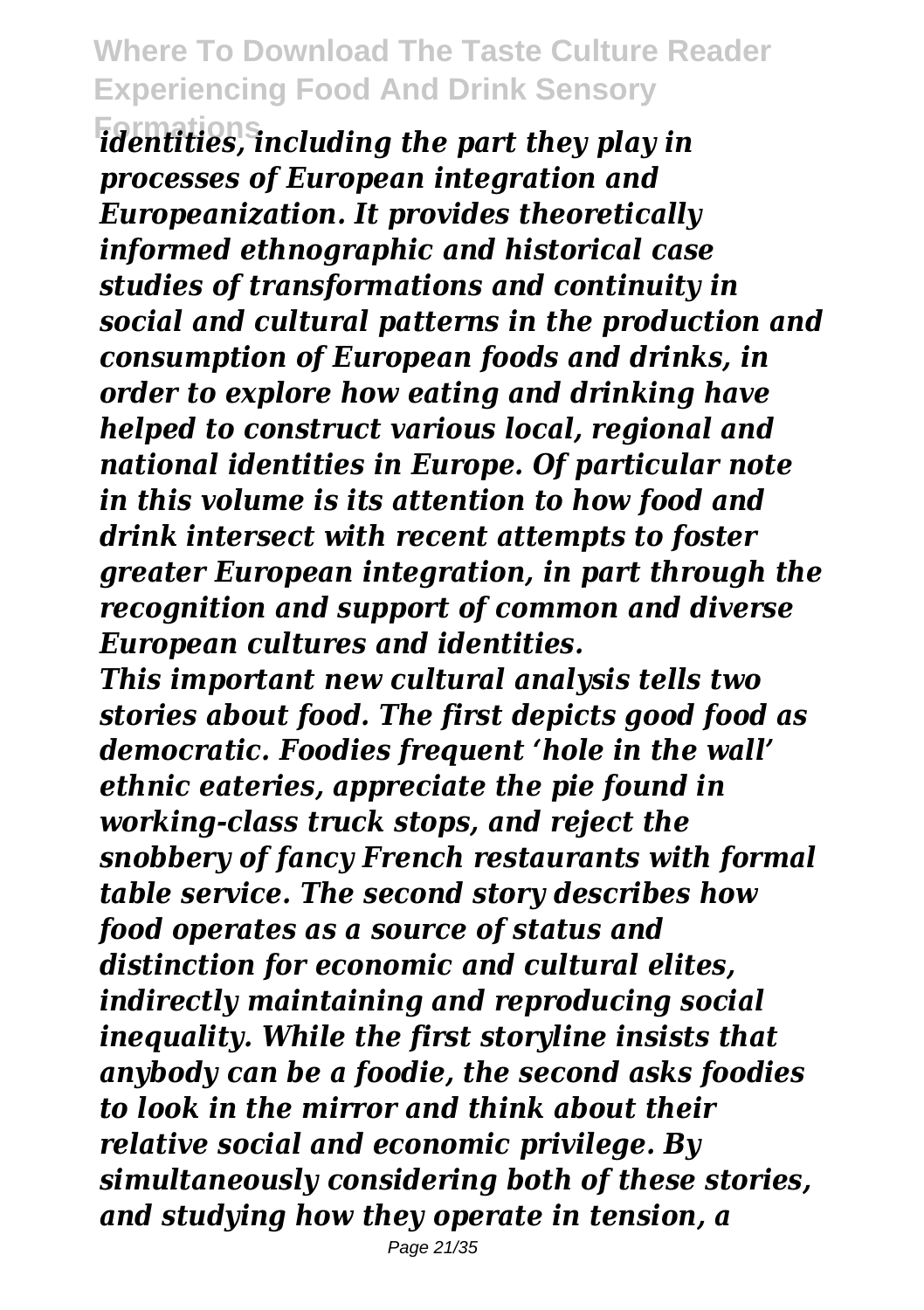**Formations** *delicious sociology of food becomes available, perfect for teaching a broad range of cultural sociology courses.*

*The modern society of consumption is a society of fashion. Fashion has extended its influence over various fields of social life and, together with taste, become central to our understanding of the inner dynamics of any modern society. The Sociology of Taste looks at the role of taste - or the aesthetic reflection - in society at large and in modern society in particular. Taking case studies from social life, for example eating and food culture, it illustrates the role of fashion in the formation of collective taste.*

*While much has been written about the concept of terroir as it relates to wine, this book expands the concept into cuisine and culture more broadly. Bringing together stories of people farming, cooking and eating, the author focuses on a series of examples ranging from shagbark hicory nuts in Wisconsin to wines from northern California*

*The Taste Culture Reader*

*A Sensory Ethnography of East London*

*Tasting the Good Life*

*Sensuous Curriculum*

*Food and Philosophy*

*Rethinking Place in South Asian and Islamic Art, 1500-Present*

*Food and Multiculture*

In the England of Jane Austen, Charlotte Lucas, Page 22/35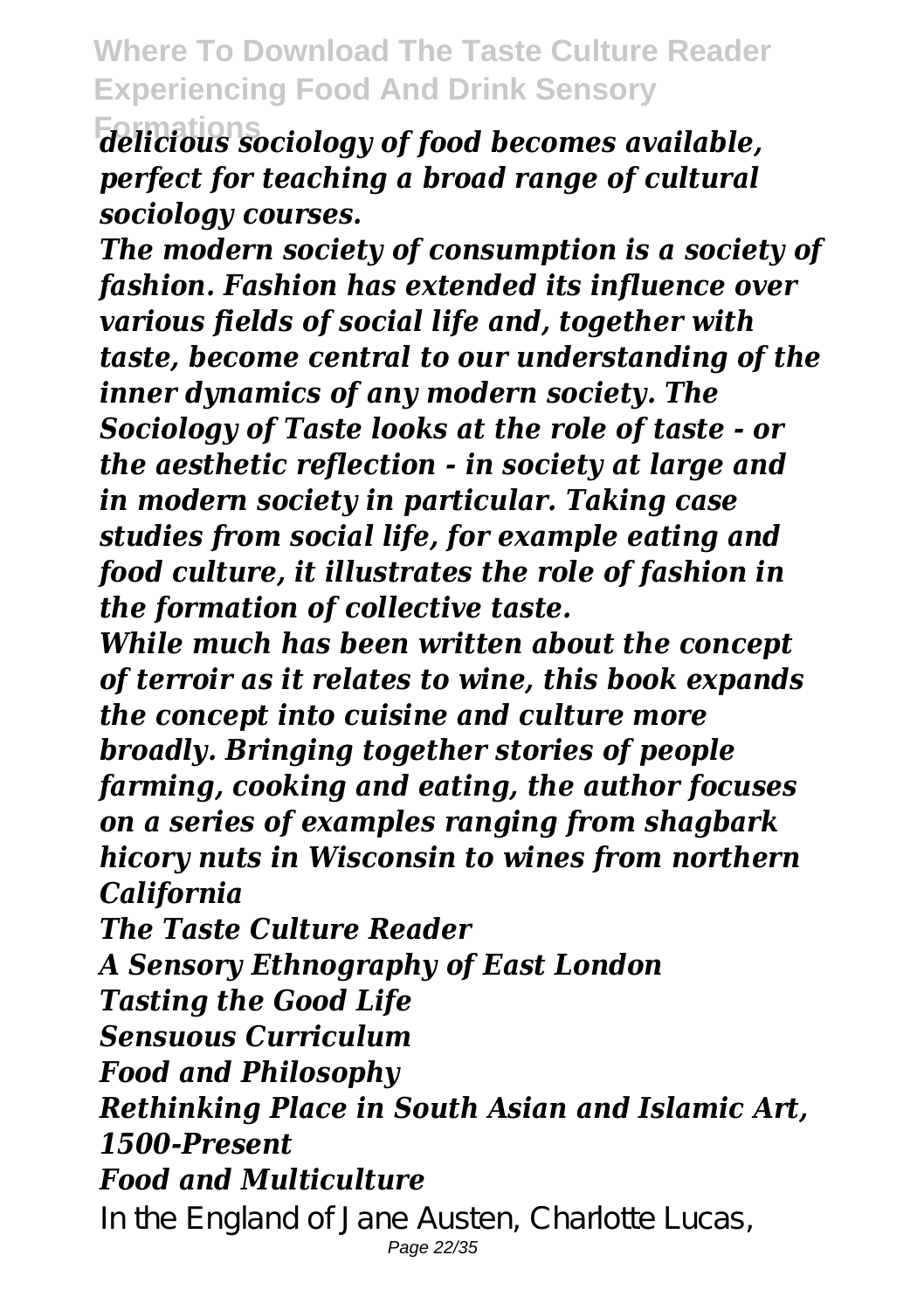**Formations** unhappy with her loquacious and overbearing husband, draws on her wit and daring to tackle the unexpected problems besetting her marriage. Charlotte Lucas, a character first appearing in Jane Austen's Pride and Prejudice, has made an unfortunate marriage to the loquacious William Collins, reckoning that his tedious conversation is a small price to pay for the prosperous home and family she hopes to gain. However, trouble brews within the first months of marriage, and she is upset and angered by his presumptuous tendency to interfere with her friendships. To ease the strain of their relationship, Charlotte leaves her husband to visit the fashionable city of Bath with several women companions. The weeks in Bath prove to be a time for self-discovery and freedom, even license. Although the marital frost between Charlotte and William begins to thaw, that tranquility lasts only briefly, for events in Bath have resulted in an unfortunate, even calamitous, consequence. Charlotte devises a solution to the advantage of all that combines bold connivance and compassionate duplicity. Some would castigate her audacious stratagem, but she believes it justified by the hope of happiness and the wit and courage to seek it. The perfect book club recommendation! -- Charlotte's Story adopts Jane Austen's style of writing, updated for a contemporary audience --Amplifies some of the minor characters of Pride and Prejudice and Page 23/35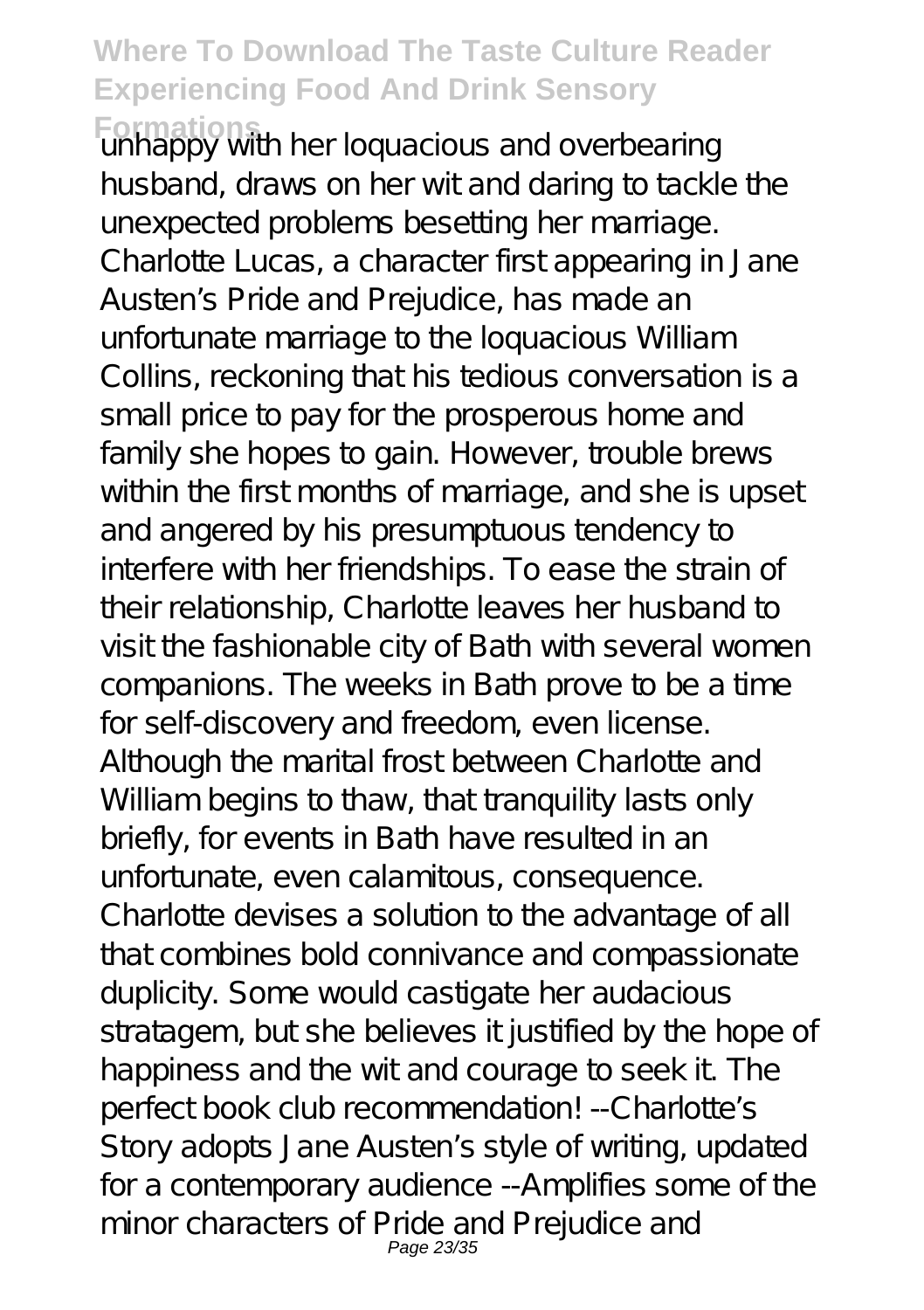**Formations** develops their own stories --Occasionally dips into Austen's text to indicate where the plot of Charlotte's Story intersects with Pride and Prejudice; such sentences are indicated with shaded text --Explores the problems of courtship and marriage that women of rural middle class in England faced, and ruminates on the persistence of similar issues facing us today. There are a number of 'sequels' to Pride and Prejudice on the market, of which the most wellknown is probably P.D. James' mystery, Death Comes to Pemberley. Charlotte's Story is more of a parallel plot that dips in and out of the events from Austen's originating novel. In Charlotte's Story, Carolyn Korsmeye explores Charlotte's clear-sighted realism in contrast to the romance that is so frequently the focus of interest in Austen's characters.

At the turn of the seventeenth century, Hristomir Stanev argues, ideas about the senses became part of a dramatic and literary tradition in England, concerned with the impact of metropolitan culture. Drawing upon an archive of early modern dramatic and prose writings, and on recent interdisciplinary studies of sensory perception, Stanev here investigates representations of the five senses in Jacobean plays in relationship to metropolitan environments. He traces the significance of underexamined concerns about urban life that emerge in micro-histories of performance and engage the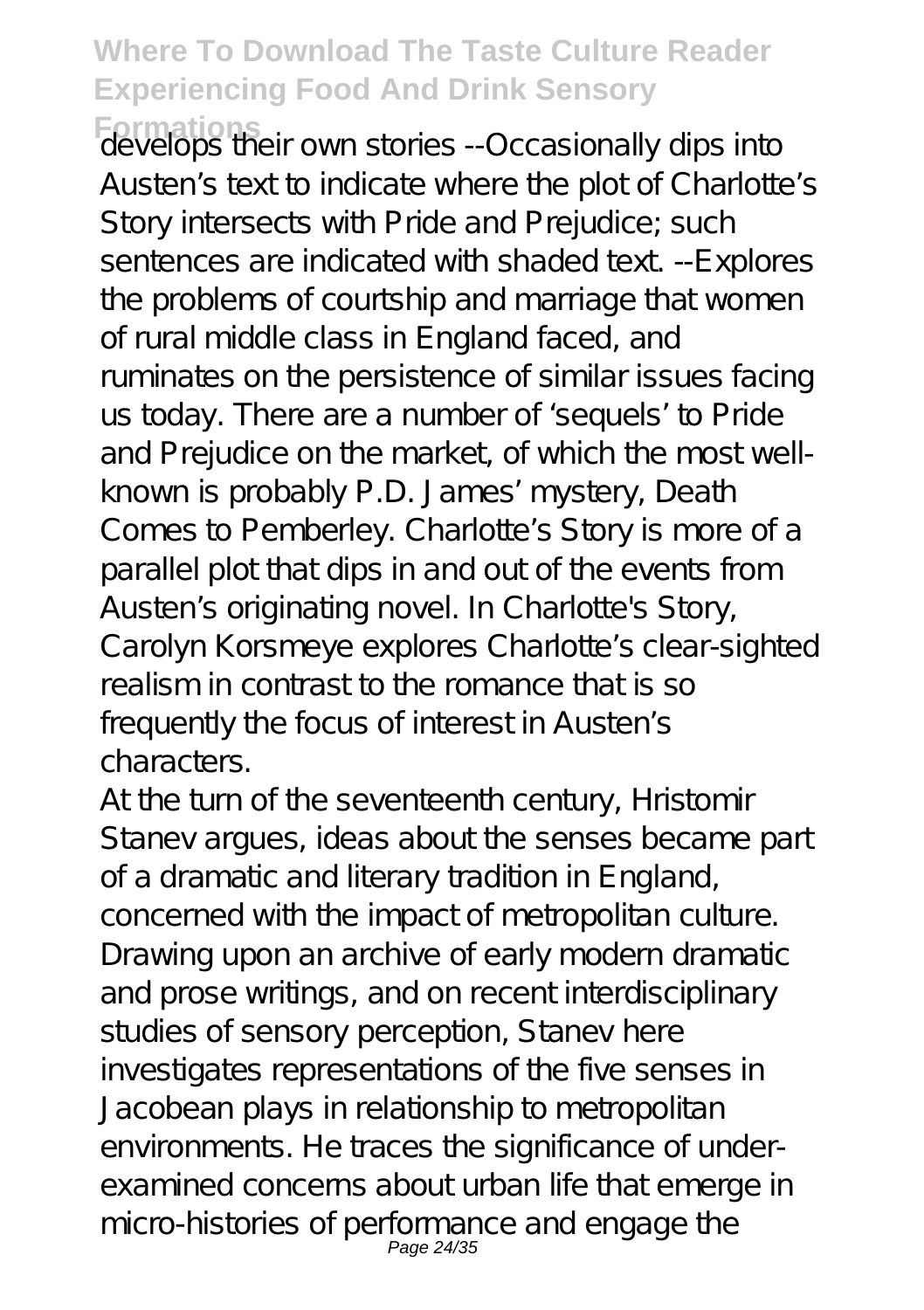**Formations** (in)voluntary and sometimes pre-rational participation of the five senses. With a dominant focus on sensation, he arques further for drama's particular place in expanding the field of social perception around otherwise less tractable urban phenomena, such as suburban formation, environmental and noise pollution, epidemic disease, and the impact of built-in city space. The study focuses on ideas about the senses on stage but also, to the extent possible, explores surviving accounts of the sensory nature of playhouses. The chapters progress from the lower order of the senses (taste and smell) to the higher (hearing and vision) before considering the anomalous sense of touch in Platonic terms. The plays considered include five city comedies, a romance, and two historical tragedies; playwrights whose work is covered include Shakespeare, Jonson, Webster, Fletcher, Dekker, and Middleton. Ultimately, Stanev highlights the instrumental role of sensory flux and instability in recognizing the uneasy manner in which the London writers, and perhaps many of their contemporaries, approached the rapidly evolving metropolitan environment during the reign of King James I. "People on the move face new barriers in a globalizing world. Some of these barriers are related with the rise of an increasingly security-oriented approach towards international migrants. Notwithstanding the forces of globalization, states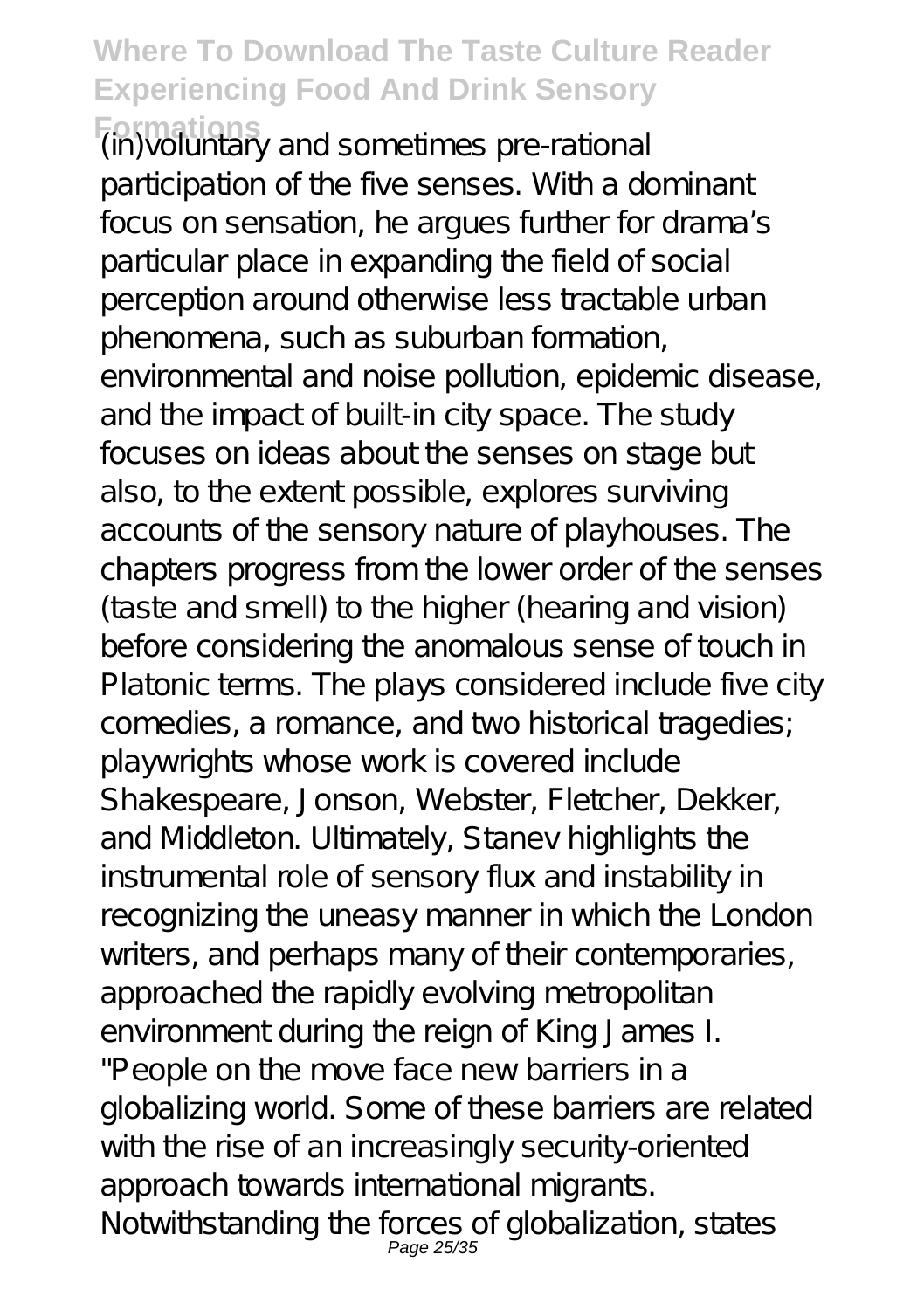**Formations** have maintained their monopoly power over whom to admit and whom to deny within their borders. In other words, they remain the sovereign authority regulating the entry and exit of people. However, in recent years, a number of states have singled out international immigration as the greatest political and social threat to their cultural and national security. The securitization of immigration is founded upon the premise that the international movement of people represents an exceptional risk for the survival of the nation and this is often associated with terrorism, instability and criminality. The securitization of immigration is also based on the idea that the 'traditional' authority vested in states to regulate immigration is somehow insufficient and needs to be

enhanced. These assumptions correspond with a real policy shift in some countries such as the United States, where the government is planning to spend approximately 23 Billion Dollars on border security and immigration enforcement in 2019 alone." "This edited volume is an exploration of the global landscapes inhabited by refugees and labour migrants, although the focus is largely on the former. Despite the fact that most of the empirical studies are drawn from within Europe, the book also includes research on Nepal, Australia, the Middle East and Japan in order to reveal the truly global dimensions of migration and the regimes governing this." Content INTRODUCTION by Arma an Teke Page 26/35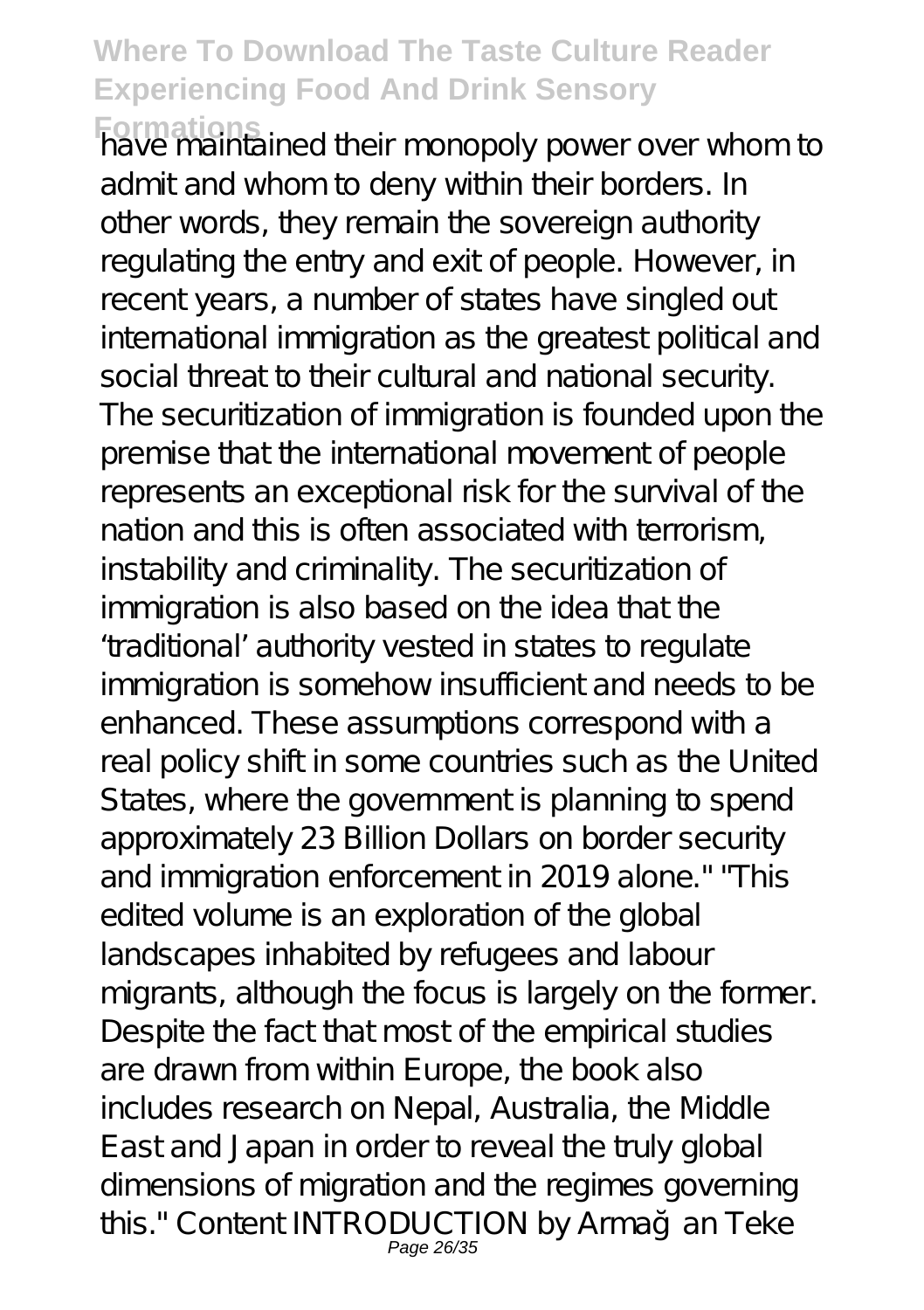**Formations** Lloyd PART A: Ideology and Governance of Migration CHAPTER 1. Coming to Terms with Liberal Democracy by the Populist Radical Right Parties of Western Europe: Evidence from European Parliament Speeches over Minorities and Migration by Caner Tekin CHAPTER 2. ' A Forest with many trees' - Mapping migration governance and the dispersion of authority in Europe by Lisa Marie Borrelli, Rebecca Mavin and Giorgia Trasciani CHAPTER 3. Policing Migrants in Transit and Upon Arrival: The Bordering Tactic of Integration in Austria and Germany by Olivia Johnson PART B: Regulations: Suspension of Human Rights CHAPTER 4. Borders, Exception and Sovereignty: Australia's Migration Policies as Instruments of Suspension of (Human) Rights and (International) Obligations by Ana Carolina Macedo Abreu CHAPTER 5. Power and Sandwiched Sovereignty: Nepali Migrant Workers in the Gulf Countries by Hari KC CHAPTER 6. The Body and Embodied Experiences in the British Asylum System: Developing a Conceptual Perspective by Rebecca Mavin CHAPTER 7. Eritrean Unaccompanied Refugee Minors in The Netherlands: Wellbeing and Health by Anna de Haan, Yodit Jacob, Trudy Mooren and Winta Ghebreab PART C: Migrants, Strategies and Identities CHAPTER 8. Social Inclusion Processes for unaccompanied minors in the city of Palermo: Fostering Autonomy through a New Social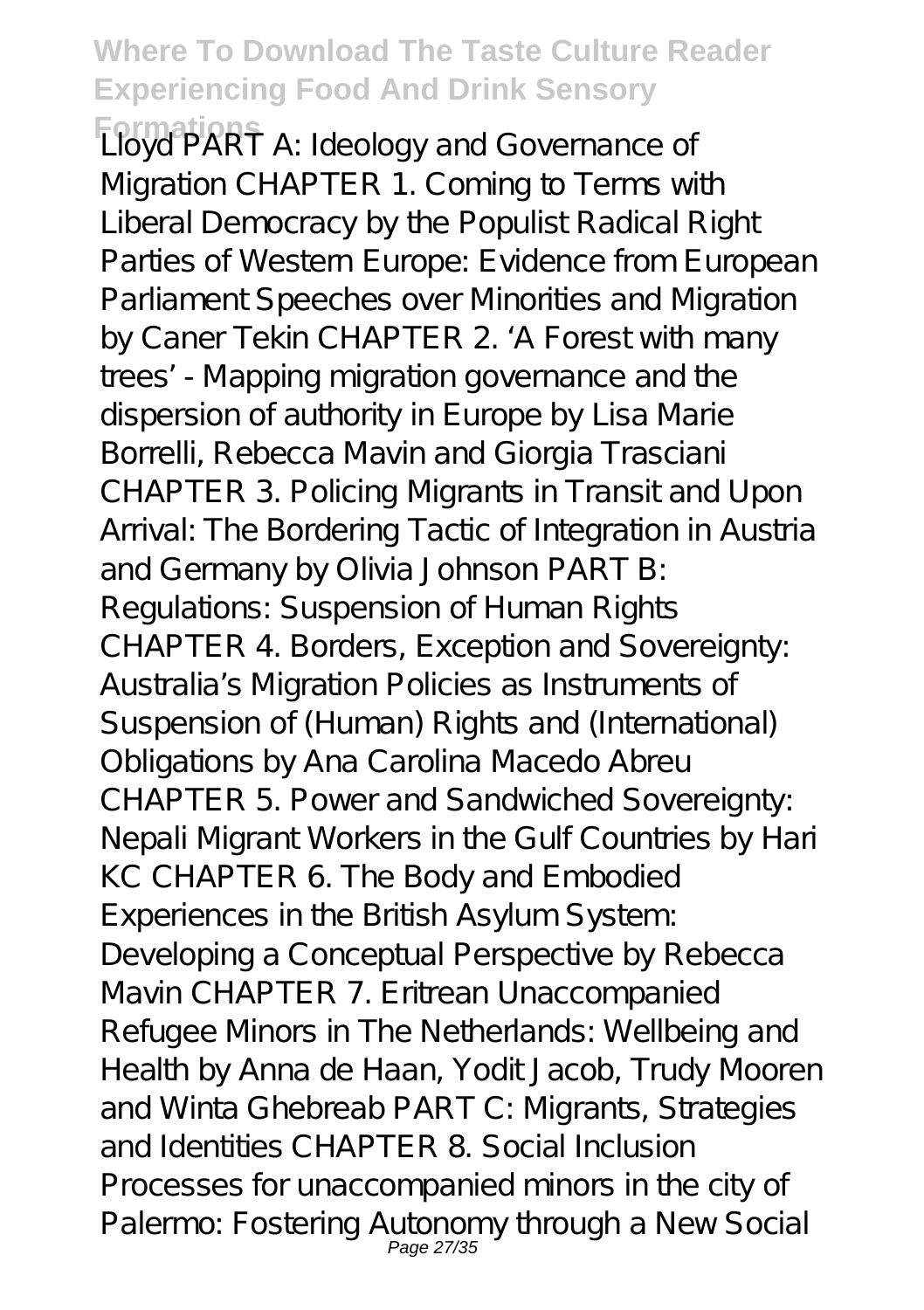**Formations** Inclusion Model by Roberta Lo Bianco and Georgia Chondrou CHAPTER 9. Urban Resistances and Migrant Activism Challenging the Border Regime in Madrid City by Ana Santamarina and Almudena Cabezas CHAPTER 10. RefConnect - A Mobile Social Network for Refugees by Evdokia Kogia, Styliani Liberopoulou, Nikolaos Alamanos, Vasilis Pierros, and Christos Michalakelis CHAPTER 11. Halo-Halo, Nostalgia and Navigating Life for Overseas Filipino Workers (OFW's) in the Kingdom of Saudi Arabia by Simeon S. Magliveras. Wine serves an important role both in Scripture and in the Christian church, but its significance has received relatively little theological attention in modern times. This book fills that gap. Viewing wine as a gift of God's created bounty and as a special symbol used pervasively throughout Scripture, Kreglinger canvasses the history of wine in the church, particularly its use in the Lord's Supper, discusses the fascinating process of winemaking, and considers both the health benefits of wine and the dangers of alcohol abuse. Offering a vision of the Christian life that sees God in all things - including the work of a vintner and the enjoyment of a well crafted glass of wine.

A Social Critique of the Judgement of Taste A Reader

Sensory Experience and the Metropolis on the Jacobean Stage (1603–1625) Page 28/35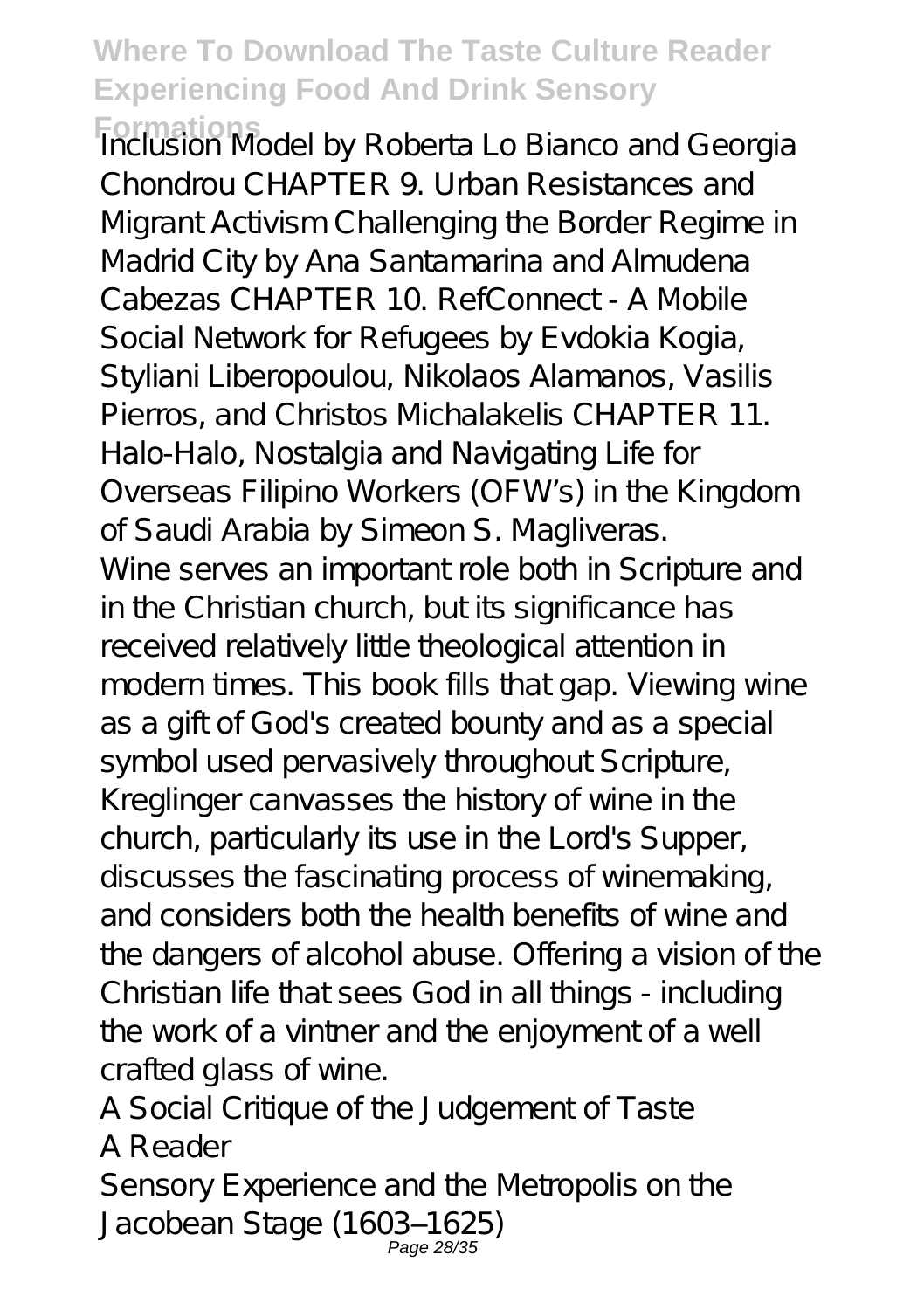**Where To Download The Taste Culture Reader Experiencing Food And Drink Sensory Formations** Charlotte's Story Curried Cultures

Space, Taste and Affect

Acquired Taste

*Taste is recognized as one of the most evocative senses. The flavors of food play an important role in identity, memory, emotion, desire, and aversion, as well as social, religious and other occasions. Yet despite its fundamental role, taste is often mysteriously absent from discussions about food. Now in its second edition, The Taste Culture Reader examines the sensuous dimensions of eating and drinking and highlights the centrality of taste in human experience. Combining both classic and contemporary sources from anthropology, philosophy, sociology, history, science, and beyond, the book features excerpts from texts by David Hume, Immanuel Kant, Pierre Bourdieu, Brillat-Savarin, Marcel Proust, Sidney Mintz, and M.F.K. Fisher as well as original essays by authors such as David Sutton, Lisa Heldke, David Howes, Constance Classen, and Amy Trubek. This edition has been revised substantially throughout to include the latest scholarship on the senses and features new introductions from the editor as well as 10 new chapters. The perfect introduction to the study of taste, this is essential reading for students in food studies, anthropology, sensory studies, philosophy, and culinary arts. No judgement of taste is innocent - we are all snobs.*

*Pierre Bourdieu's Distinction brilliantly illuminates the social pretentions of the middle classes in the modern* Page 29/35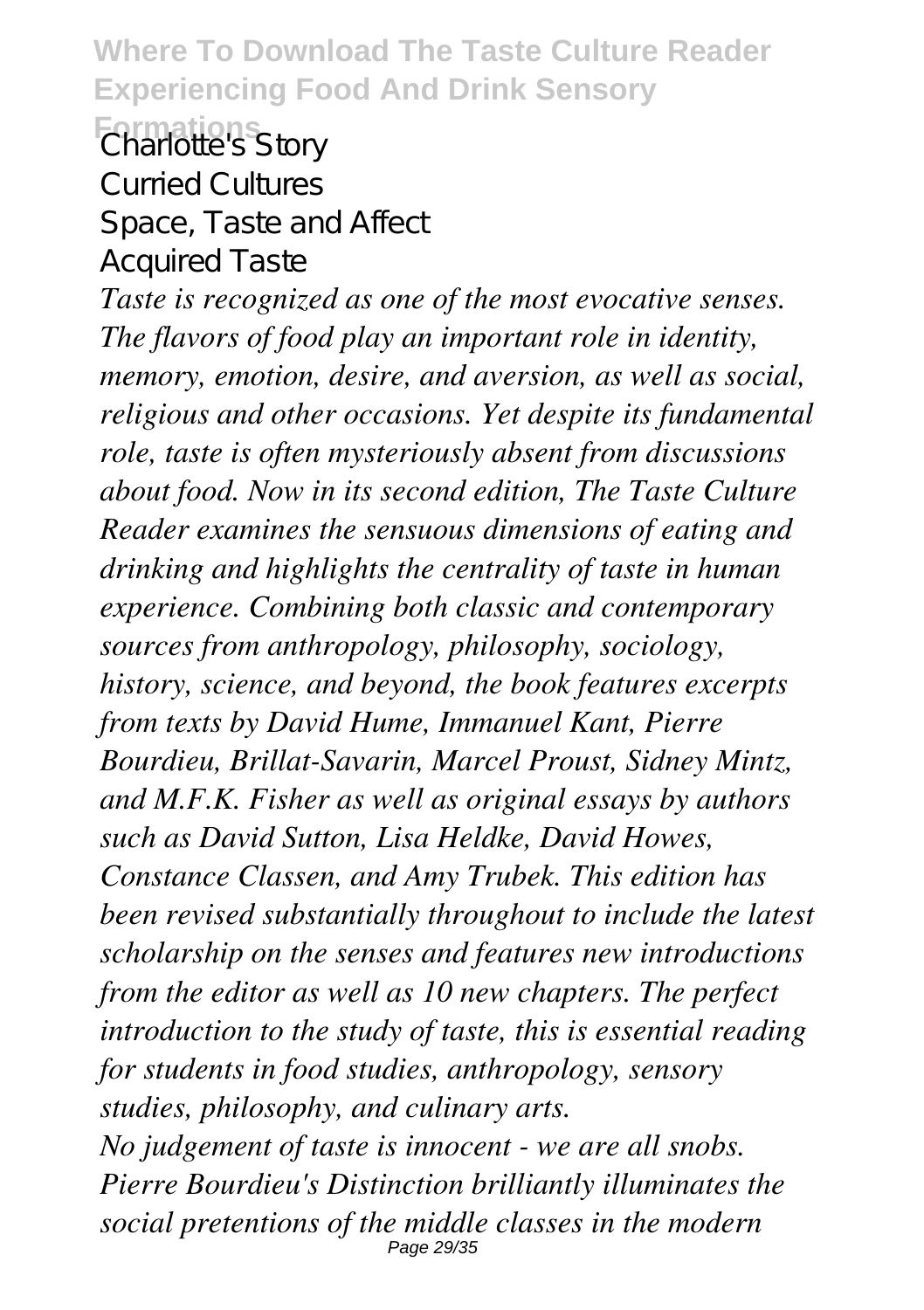**Formations** *world, focusing on the tastes and preferences of the French bourgeoisie. First published in 1979, the book is at once a vast ethnography of contemporary France and a dissection of the bourgeois mind. In the course of everyday life we constantly choose between what we find aesthetically pleasing, and what we consider tacky, merely trendy, or ugly. Taste is not pure. Bourdieu demonstrates that our different aesth It would be easy to assume that, in the eighteenth century, slavery and the culture of taste--the world of politeness, manners, and aesthetics--existed as separate and unequal domains, unrelated in the spheres of social life. But to the contrary, Slavery and the Culture of Taste demonstrates that these two areas of modernity were surprisingly entwined. Ranging across Britain, the antebellum South, and the West Indies, and examining vast archives, including portraits, period paintings, personal narratives, and diaries, Simon Gikandi illustrates how the violence and ugliness of enslavement actually shaped theories of taste, notions of beauty, and practices of high culture, and how slavery's impurity informed and haunted the rarified customs of the time. Gikandi focuses on the ways that the enslavement of Africans and the profits derived from this exploitation enabled the moment of taste in European--mainly British--life, leading to a transformation of bourgeois ideas regarding freedom and selfhood. He explores how these connections played out in the immense fortunes made in the West Indies sugar colonies, supporting the lavish lives of English barons and* Page 30/35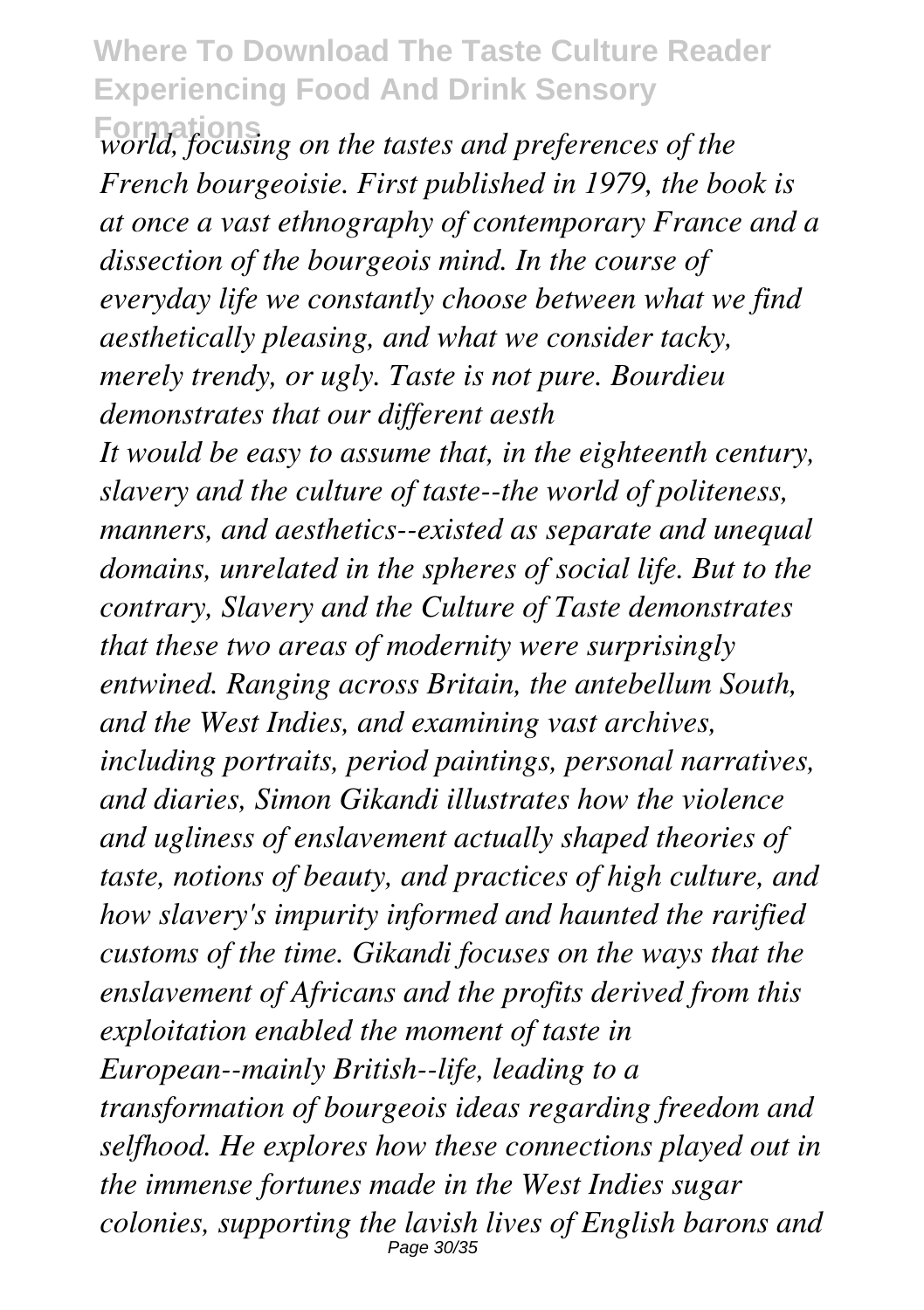**Formations** *altering the ideals that defined middle-class subjects. Discussing how the ownership of slaves turned the American planter class into a new aristocracy, Gikandi engages with the slaves' own response to the strange interplay of modern notions of freedom and the realities of bondage, and he emphasizes the aesthetic and cultural processes developed by slaves to create spaces of freedom outside the regimen of enforced labor and truncated leisure. Through a close look at the eighteenth century's many remarkable documents and artworks, Slavery and the Culture of Taste sets forth the tensions and contradictions entangling a brutal practice and the distinctions of civility.*

*Place plays a fundamental role in the structuring of the discipline of Art History. And yet, place also limits the questions art historians can ask and impairs analysis of objects and locations in the interstices of established, ossified categories. The chapters in this interdisciplinary volume investigate place in all of its dynamism and complexity: several call into question traditional constructions regarding place in Art History, while others explore the fundamental role that place plays in lived experience. The particular nexus for this collection lies at the intersection and overlap of two major subfields in the history of art: South Asia and the Islamic world, both of which are seemingly geographically determined, yet at the same time uncategorizable as place with their evershifting and contested borders. The eleven chapters brought together here move from the early modern* Page 31/35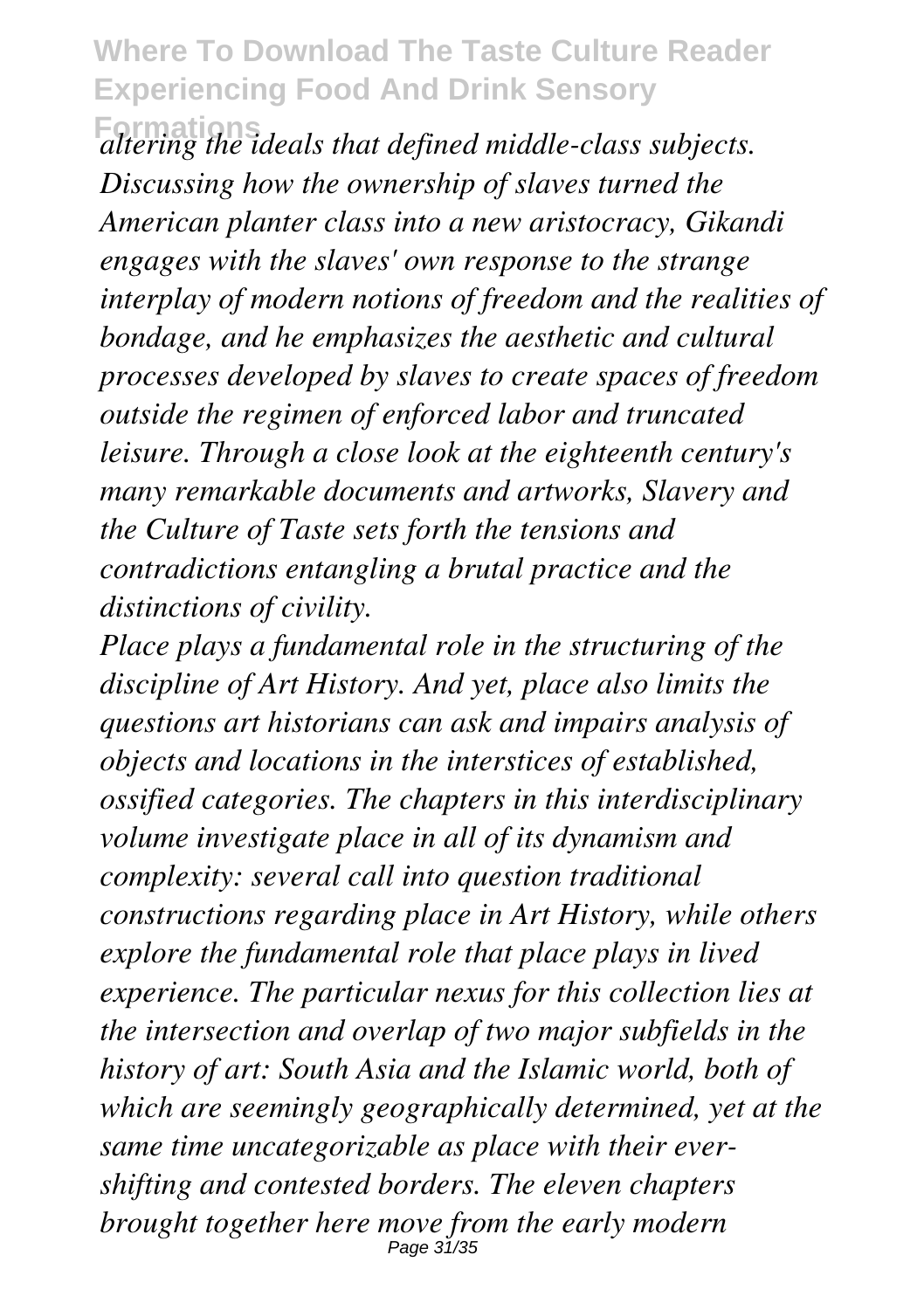**Formations** *through to the contemporary, and span particular monuments and locations ranging from Asia and Europe to Africa and the Americas. The chapters take on the question of place as it operates in more obvious settings, such as architectural monuments and exhibitionary contexts, while also probing the way place operates when objects move or when the very place they exist in transforms dramatically. This volume engages place through the movement of objects, the evocation of senses, desires, and memories and the on-going project of articulating the parameters of place and location. The Invention of Taste*

*Eating Culture*

*Empire of the Senses*

*Slavery and the Culture of Taste*

*Making Sense of Taste*

*"Smith's history of the sensate is destined to precipitate a revolution in our understanding of the sensibilities that underpinned the mentalities of past epochs."--David Howes, author of Sensual Relations: Engaging the Senses in Culture and Social Theory "Mark M. Smith presents a far-ranging essay on the history of the senses that serves simultaneously as a good introduction to the historiography. If one feels in danger of sensory overload from this growing body of scholarship, Smith's piece is a useful preventive."--Leigh E. Schmidt, author of* Page 32/35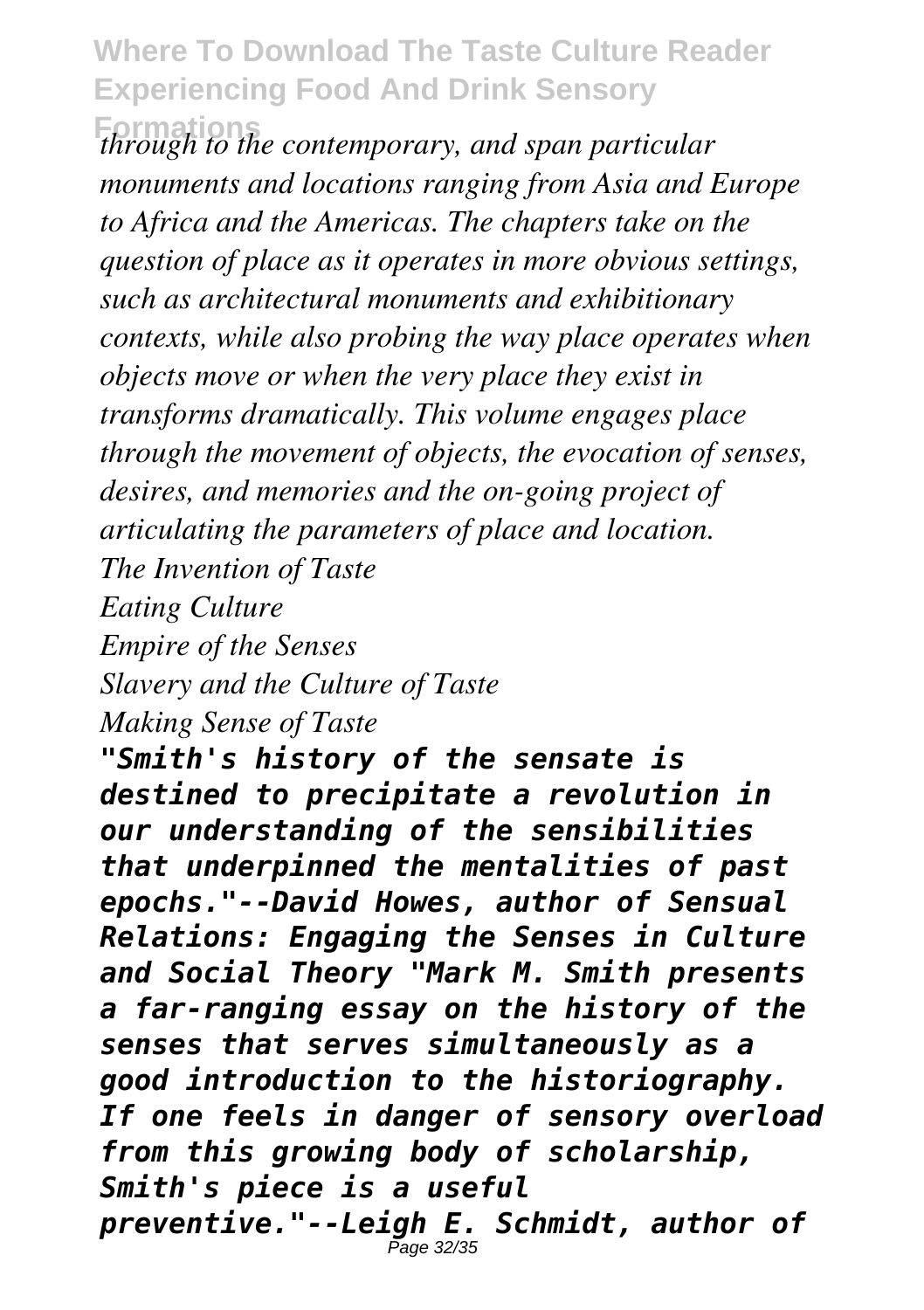**Formations** *Restless Souls: The Making of American Spirituality "This is a masterful overview. The history of the senses has been a frontier field for a while now. Mark Smith draws together what we know, with an impressive sensory range, and encourages further work. A really exciting survey."--Peter N. Stearns, author of American Fear: The Causes and Consequences of High Anxiety "Who would ever have guessed that a book on the history of the senses--seeing, hearing, touching, tasting, and smelling--could be informative, thought-provoking, and, at the same time, most entertaining? Ranging in both time and locale, Mark Smith's Sensing the Past makes even the philosophy about the senses from ancient times to now both learned and exciting. This work will draw scholars into under-recognized subjects and lay readers into a world we simply but unwisely take for granted."--Bertram Wyatt-Brown, author of Southern Honor: Ethics and Behavior in the Old South "Mark M. Smith has a good record of communicating his research to a broad constituency within and beyond the academy . . . This will be required reading for anyone addressing sensory history."--Penelope Gouk, author of Music, Science and Natural Magic in Seventeenth*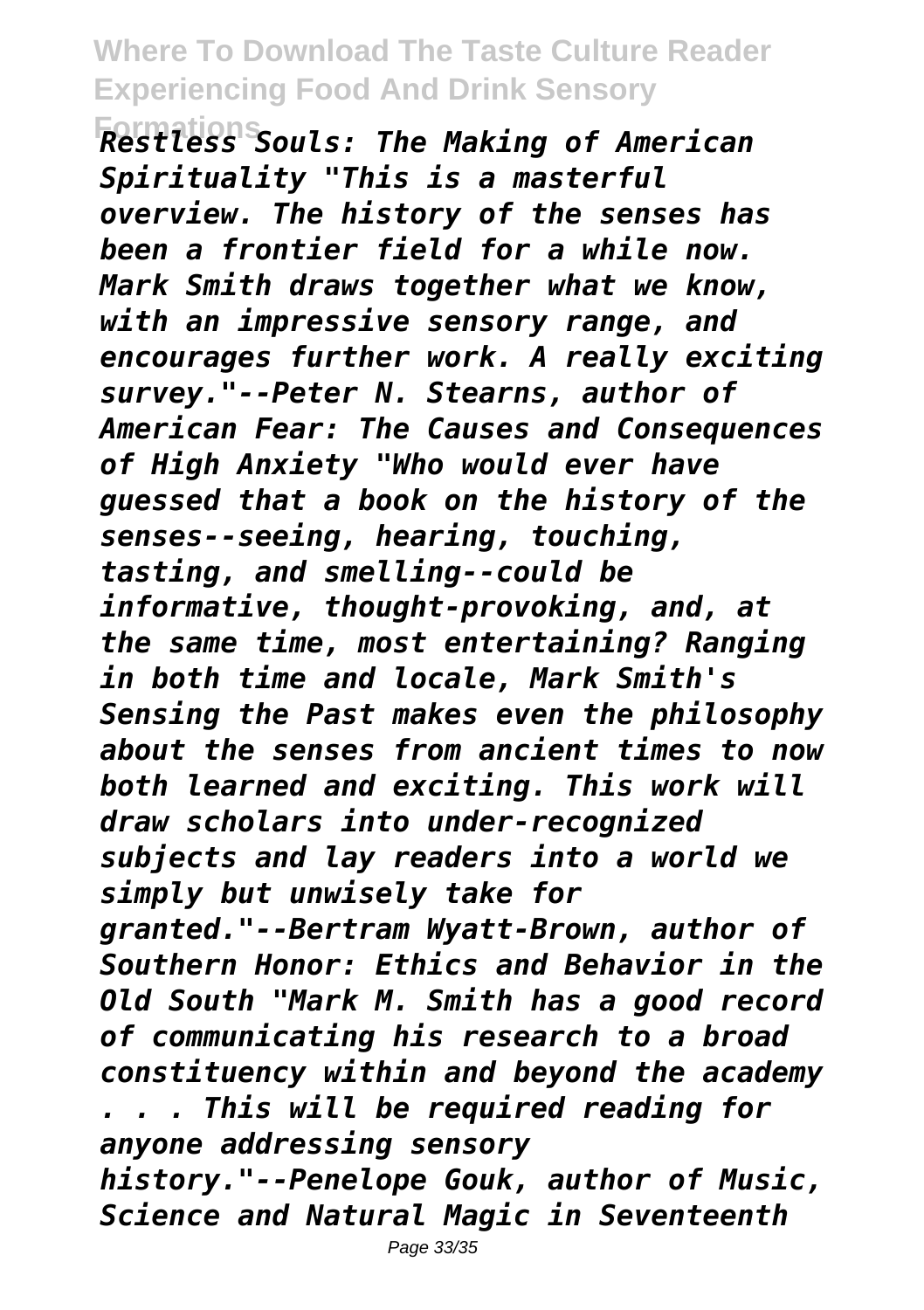**Formations** *Century England "This is a fine cultural history of the body, which takes Western and Eastern traditions and their texts quite seriously. Smith views a history of the senses not only from 'below' but places it squarely in the historical imagination. It will be of interest to a wide range of readers."--Sander L. Gilman, author of Difference and Pathology In Hunger Movements in Early Victorian Literature, Lesa Scholl explores the ways in which the language of starvation interacts with narratives of emotional and intellectual want to create a dynamic, evolving notion of hunger. Scholl's interdisciplinary study emphasises literary analysis, sensory history, and political economy to interrogate the progression of hunger in Britain from the early 1830s to the late 1860s. Examining works by Charles Dickens, Harriet Martineau, George Eliot, Elizabeth Gaskell, Henry Mayhew, and Charlotte Bronte, Scholl argues for the centrality of hunger in social development and understanding. She shows how the rhetoric of hunger moves beyond critiques of physical starvation to a paradigm in which the dominant narrative of civilisation is predicated on the continual progress and evolution of literal and metaphorical*